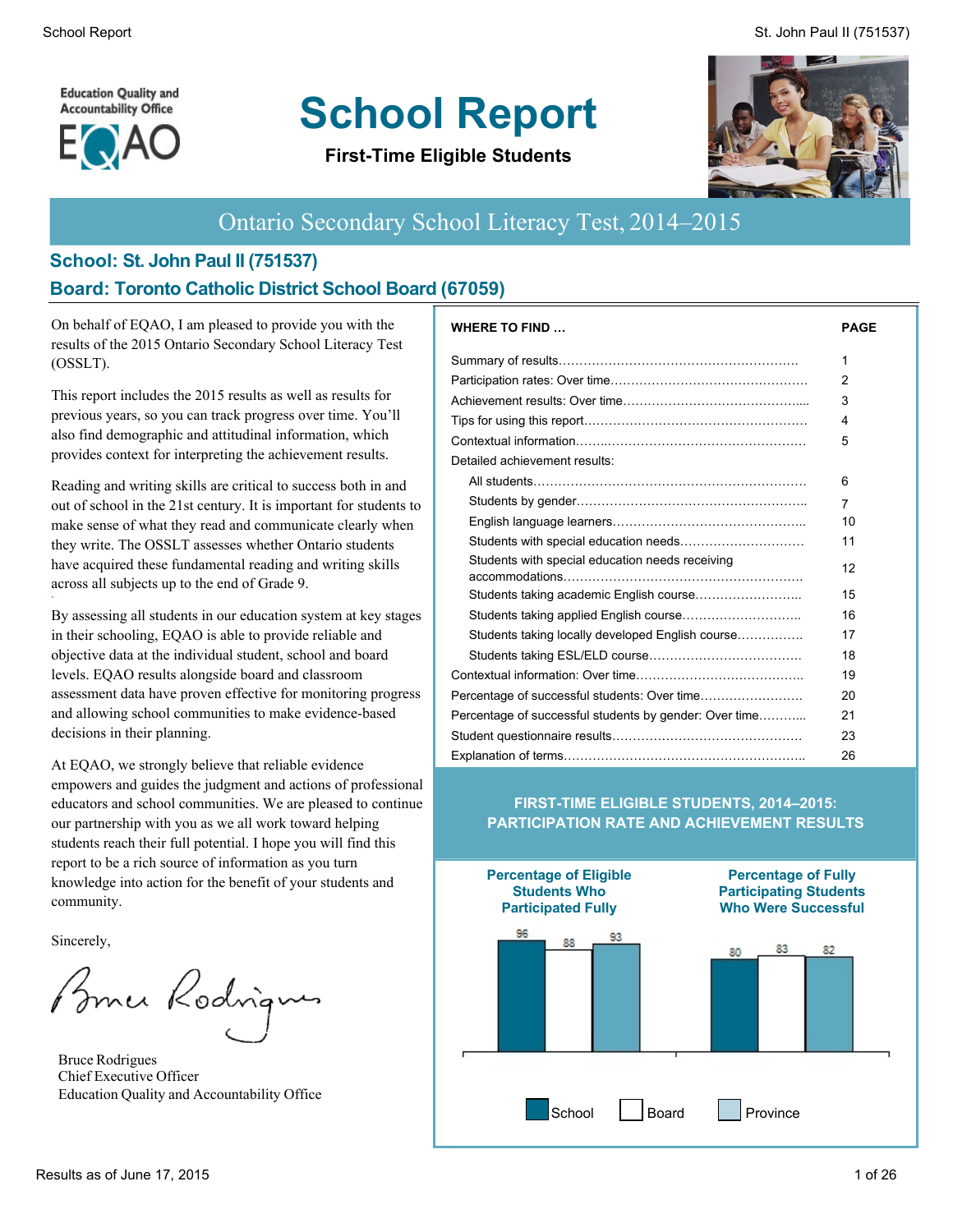

\* Percentages in graphs may not add up to 100, due to rounding.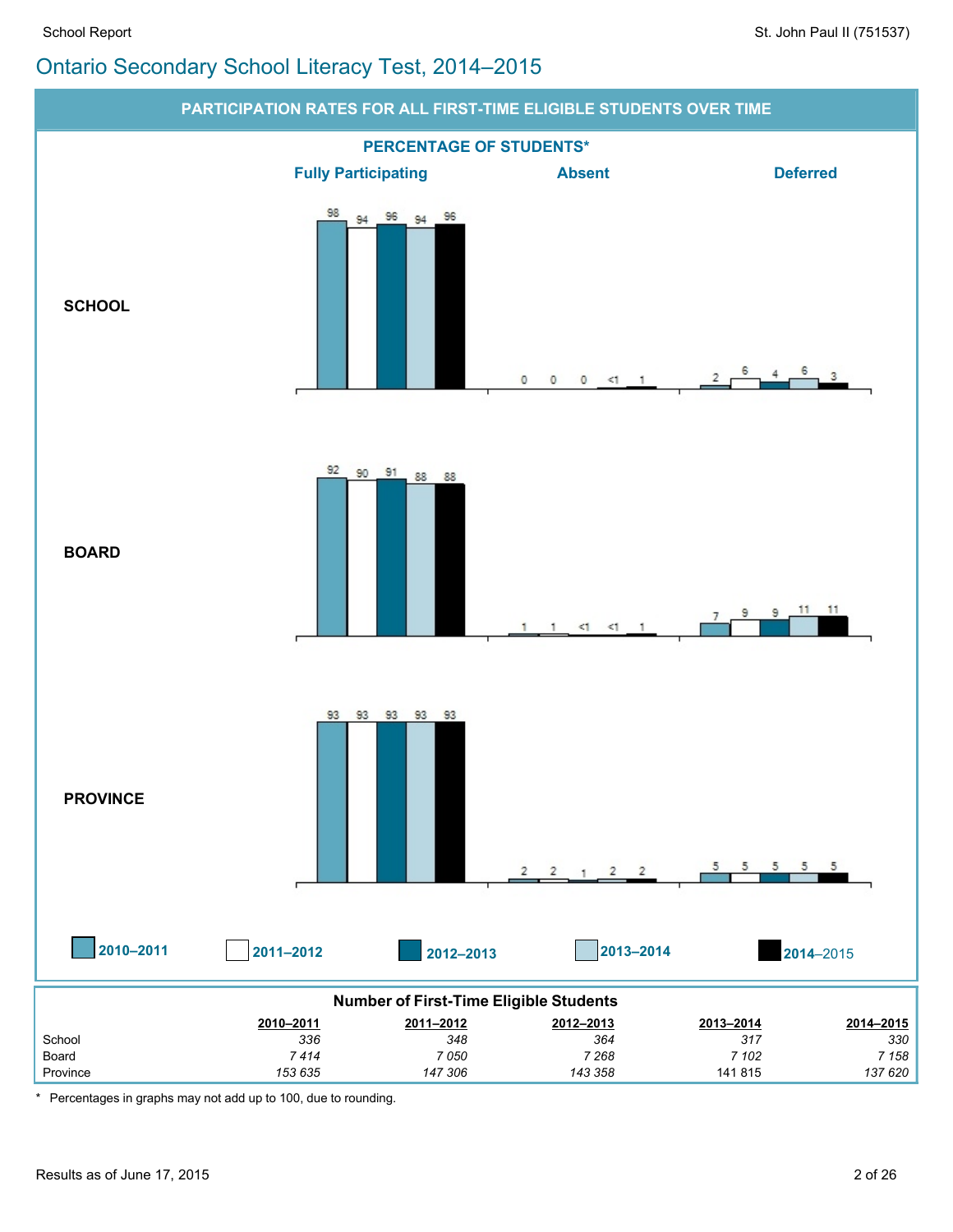

\* Percentages in graphs may not add up to 100, due to rounding.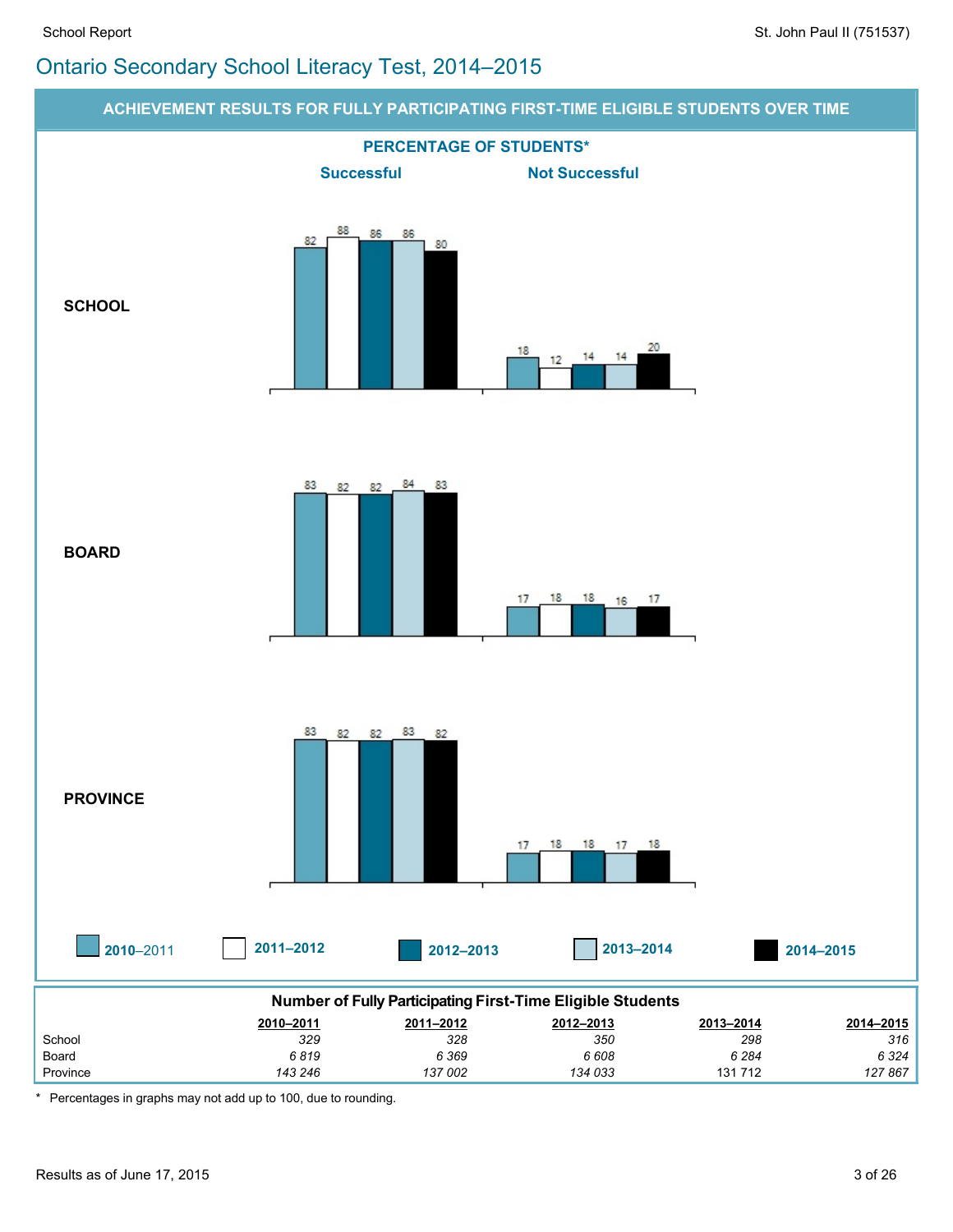#### $-1$   $2\#$   $1$  $) 8$  $\%$  $#$

|                                                                                                                                                                                                                                                                                                                                                                                                                     | $\mathbf{F}$ , and the set of $\mathbf{F}$<br>ص می                                                                                                                                                                                                                                                                                                                                                                                                                                                                                                                                                                                                                                                                                       |
|---------------------------------------------------------------------------------------------------------------------------------------------------------------------------------------------------------------------------------------------------------------------------------------------------------------------------------------------------------------------------------------------------------------------|------------------------------------------------------------------------------------------------------------------------------------------------------------------------------------------------------------------------------------------------------------------------------------------------------------------------------------------------------------------------------------------------------------------------------------------------------------------------------------------------------------------------------------------------------------------------------------------------------------------------------------------------------------------------------------------------------------------------------------------|
| $\frac{1}{2}$ $\frac{1}{2}$ $\frac{1}{2}$ $\frac{1}{2}$ $\frac{1}{2}$ $\frac{1}{2}$ $\frac{1}{2}$ $\frac{1}{2}$ $\frac{1}{2}$ $\frac{1}{2}$ $\frac{1}{2}$ $\frac{1}{2}$ $\frac{1}{2}$ $\frac{1}{2}$ $\frac{1}{2}$ $\frac{1}{2}$ $\frac{1}{2}$ $\frac{1}{2}$ $\frac{1}{2}$ $\frac{1}{2}$ $\frac{1}{2}$ $\frac{1}{2}$<br>$\sqrt{2}$<br>$\#$ $ \#$ $\#$ $\#$ $\&$<br>$\vert$ 1<br>$+$ $+$ $+$                          | $\begin{array}{ccccccccccc}\n' & \# & & & 0 & & 0 & & & & & & \# \\ & & - & & - & & \# & & ! & & - & ? & - & 5\n\end{array}$<br>8. # #<br>$\frac{\#}{4}$<br>#                                                                                                                                                                                                                                                                                                                                                                                                                                                                                                                                                                            |
| #<br>$\begin{array}{cc} - & \\ + & + \end{array}$<br># $!#$ &                                                                                                                                                                                                                                                                                                                                                       | #<br>#<br>#<br>$\# \# ( 8  - $<br>$\#$ $\#$ .<br># # - 0 # # -                                                                                                                                                                                                                                                                                                                                                                                                                                                                                                                                                                                                                                                                           |
| $+$ #<br>$\begin{array}{c cccc}\n\hline\n\end{array}$<br>$\sim 1$<br>$\star$ # -<br>$\overline{ }$<br>$\#$ .<br>$0 \#$ #<br><b>Contractor</b>                                                                                                                                                                                                                                                                       | 9 : 4 > 9<br>$\frac{1}{1}$ ( 0# ( # # #-<br>@<br>- # -. - ( $0#$ ( $8#$ (<br>$( .! ( - ) ( # ($<br>$^{\textregistered}$<br>$-6$ # #<br>$\mathcal{L}^{\mathcal{L}}(\mathcal{L}^{\mathcal{L}}(\mathcal{L}^{\mathcal{L}}(\mathcal{L}^{\mathcal{L}}(\mathcal{L}^{\mathcal{L}}(\mathcal{L}^{\mathcal{L}}(\mathcal{L}^{\mathcal{L}}(\mathcal{L}^{\mathcal{L}}(\mathcal{L}^{\mathcal{L}}(\mathcal{L}^{\mathcal{L}}(\mathcal{L}^{\mathcal{L}}(\mathcal{L}^{\mathcal{L}}(\mathcal{L}^{\mathcal{L}}(\mathcal{L}^{\mathcal{L}}(\mathcal{L}^{\mathcal{L}}(\mathcal{L}^{\mathcal{L}}(\mathcal{L}^{\mathcal{L$<br>$+$ $\#$<br>$-#$ #                                                                                                                   |
| $/ +$ # $\#$ 0<br>$\#$ $\#$ (                                                                                                                                                                                                                                                                                                                                                                                       |                                                                                                                                                                                                                                                                                                                                                                                                                                                                                                                                                                                                                                                                                                                                          |
| $\frac{1}{2}$ 8 $\frac{1}{2}$ 4 - 1 $\frac{1}{2}$ 1 8 $\frac{1}{2}$<br>$\frac{1}{2}$ $\frac{1}{2}$ $\frac{1}{2}$ $\frac{1}{2}$ $\frac{1}{2}$ $\frac{1}{2}$ $\frac{1}{2}$ $\frac{1}{2}$ $\frac{1}{2}$ $\frac{1}{2}$ $\frac{1}{2}$ $\frac{1}{2}$ $\frac{1}{2}$ $\frac{1}{2}$ $\frac{1}{2}$ $\frac{1}{2}$ $\frac{1}{2}$ $\frac{1}{2}$ $\frac{1}{2}$ $\frac{1}{2}$ $\frac{1}{2}$ $\frac{1}{2}$<br>$1 + (($<br>$+$ # (   | $+$ # $\qquad$ # $ \qquad$ + $\qquad$ # $\qquad$ +<br>$/ +$ #<br>$#$ #<br>$8# * +$<br>$($ #<br>$\begin{array}{c} -\# \\ \hline \end{array}$<br>$! - #$<br># (                                                                                                                                                                                                                                                                                                                                                                                                                                                                                                                                                                            |
| $  +$<br>$\,<$<br>70 H<br>$\#$ ! $\#$ ' $\#$ #<br>$# -$<br>$\#$ $\#$<br>$\#$ 0<br># $($ 8 #<br>#<br>#                                                                                                                                                                                                                                                                                                               | $/ +$ #<br>A<br>$\#$ 0 $\#$ 0 $\#$ 0 $\#$ 0 $\#$ 0 $\#$ 0 $\#$ 0 $\#$ 0 $\#$ 0 $\#$ 0 $\#$ 0 $\#$ 0 $\#$ 0 $\#$ 0 $\#$ 0 $\#$ 0 $\#$ 0 $\#$ 0 $\#$ 0 $\#$ 0 $\#$ 0 $\#$ 0 $\#$ 0 $\#$ 0 $\#$ 0 $\#$ 0 $\#$ 0 $\#$ 0 $\#$ 0 $\#$ 0 $\#$ 0 $\#$<br>B.<br>AC 0-<br>8# #<br>B<br>$8 \# B$<br>AC 0-<br>AD # #( - > # - &<br><b>Contractor</b><br>$#$ $#$ B<br>$6\overline{6}$<br>1 $\#$ $\#$<br>$\frac{1}{2}$ $\frac{1}{2}$ $\frac{1}{2}$ $\frac{1}{2}$ $\frac{1}{2}$ $\frac{1}{2}$ $\frac{1}{2}$ $\frac{1}{2}$ $\frac{1}{2}$ $\frac{1}{2}$ $\frac{1}{2}$ $\frac{1}{2}$ $\frac{1}{2}$ $\frac{1}{2}$ $\frac{1}{2}$ $\frac{1}{2}$ $\frac{1}{2}$ $\frac{1}{2}$ $\frac{1}{2}$ $\frac{1}{2}$ $\frac{1}{2}$ $\frac{1}{2}$<br>$\left($<br># $8#$ ( - |
| $1 = %8$ -<br>$\geq$<br><b>#&amp;</b> ! 7 (# # (#<br>8 <sup>1</sup><br>$\begin{bmatrix} 1 & 0 \\ 0 & 0 \end{bmatrix}$<br>$\frac{1}{2}$ ## - .<br>#<br>#<br>#<br>#!<br>#<br><b>STATE OF STATE OF STATE OF STATE OF STATE OF STATE OF STATE OF STATE OF STATE OF STATE OF STATE OF STATE OF S</b><br>$# - #$<br>$\#$<br>$8 -$<br>$\overline{0}$<br>$ \#$ !<br>$0 \qquad \qquad$<br>$\overline{0}$<br>$\frac{1}{2}$ ## | $\frac{1}{2}$ $\frac{1}{2}$ $\frac{1}{2}$ $\frac{1}{2}$ $\frac{1}{2}$ $\frac{1}{2}$ $\frac{1}{2}$ $\frac{1}{2}$ $\frac{1}{2}$ $\frac{1}{2}$ $\frac{1}{2}$ $\frac{1}{2}$ $\frac{1}{2}$ $\frac{1}{2}$ $\frac{1}{2}$ $\frac{1}{2}$ $\frac{1}{2}$ $\frac{1}{2}$ $\frac{1}{2}$ $\frac{1}{2}$ $\frac{1}{2}$ $\frac{1}{2}$<br>#<br>$/$ -<br>#<br>#!<br>$# =$<br># &<br>( 8#<br>$E 0 # -$<br>$\overline{2}$<br>$\frac{000}{6}$                                                                                                                                                                                                                                                                                                                   |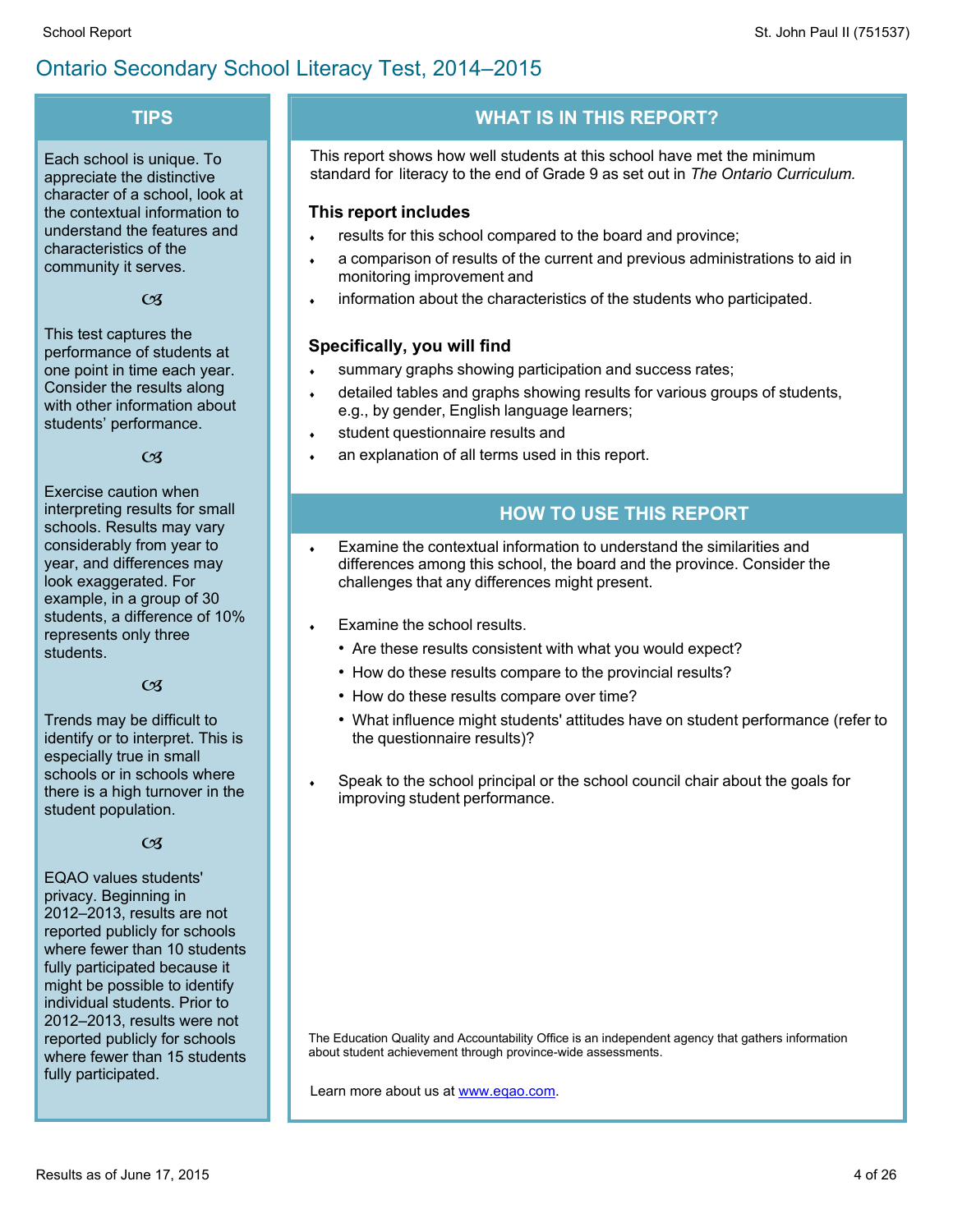#### Contextual Information

This information provides a context for interpreting the school's results.

|                                                                                        | <b>School</b>  |     | <b>Board</b>     |         | <b>Province</b> |                |
|----------------------------------------------------------------------------------------|----------------|-----|------------------|---------|-----------------|----------------|
| <b>Enrolment</b>                                                                       |                |     |                  |         |                 |                |
| Number of first-time eligible students                                                 |                | 330 |                  | 7 1 5 8 |                 | 137 620        |
| Number of schools with first-time eligible students                                    |                | n/a |                  | 38      |                 | 786            |
| Number of students who were exempted                                                   |                | 0   |                  | 34      |                 | 1531           |
|                                                                                        | <b>Number</b>  |     | Percent   Number | Percent | <b>Number</b>   | <b>Percent</b> |
| <b>Participation in the Test</b>                                                       |                |     |                  |         |                 |                |
| Of all first-time eligible students, those who participated fully in the assessment    | 316            | 96% | 6 3 2 4          | 88%     | 127867          | 93%            |
| Of all first-time eligible students, those who were absent                             | $\overline{4}$ | 1%  | 46               | 1%      | 2603            | 2%             |
| Of all first-time eligible students, those who were deferred                           | 10             | 3%  | 788              | 11%     | 7 150           | 5%             |
| Gender <sup>†</sup> Based on number of first-time eligible students                    |                |     |                  |         |                 |                |
| Female                                                                                 | 159            | 48% | 3632             | 51%     | 67023           | 49%            |
| Male                                                                                   | 171            | 52% | 3526             | 49%     | 70 597          | 51%            |
| Gender not specified                                                                   | 0              | 0%  | 0                | 0%      | 0               | 0%             |
| Student Status <sup>†</sup> Based on number of first-time eligible students            |                |     |                  |         |                 |                |
| English language learners*                                                             | 36             | 11% | 985              | 14%     | 8042            | 6%             |
| English language learners receiving special provisions**                               | 14             | 4%  | 571              | 9%      | 4615            | 4%             |
| Students with special education needs (excluding gifted)*                              | 49             | 15% | 1 1 8 2          | 17%     | 25772           | 19%            |
| Students with special education needs receiving accommodations (excluding<br>gifted)** | 42             | 13% | 896              | 14%     | 20 522          | 16%            |
| Course Type in English <sup>†</sup> Based on number of first-time eligible students    |                |     |                  |         |                 |                |
| Academic                                                                               | 259            | 78% | 4946             | 69%     | 99813           | 73%            |
| Applied                                                                                | 54             | 16% | 1608             | 22%     | 29 316          | 21%            |
| Locally developed                                                                      | $\overline{c}$ | 1%  | 142              | 2%      | 3791            | 3%             |
| ESL/ELD                                                                                | 13             | 4%  | 384              | 5%      | 3513            | 3%             |
| Other                                                                                  | $\overline{c}$ | 1%  | 78               | 1%      | 1 1 8 7         | 1%             |
| Language <sup>††</sup> Based on Student Questionnaire data<br>Number of Respondents:   | 315            |     | 6 176            |         | 121 594         |                |
| First language learned at home was other than English                                  | 103            | 33% | 2034             | 33%     | 27 255          | 22%            |
| Speak only or mostly English at home                                                   | 198            | 63% | 3767             | 61%     | 90 499          | 74%            |
| Speak another language (or other languages) as often as English at home                | 87             | 28% | 1754             | 28%     | 22 357          | 18%            |
| Speak only or mostly another language (or other languages) at home                     | 27             | 9%  | 625              | 10%     | 7936            | 7%             |

† Contextual data are provided by schools and/or boards through the Student Data Collection process. Some data may be missing because they were not provided by schools or boards.

See Explanation of Terms.

\*\* Percentages are based on fully participating students.

†† Contextual data pertaining to "language" are gathered from the Student Questionnaire completed by students. Some data may be missing because they were not provided by students.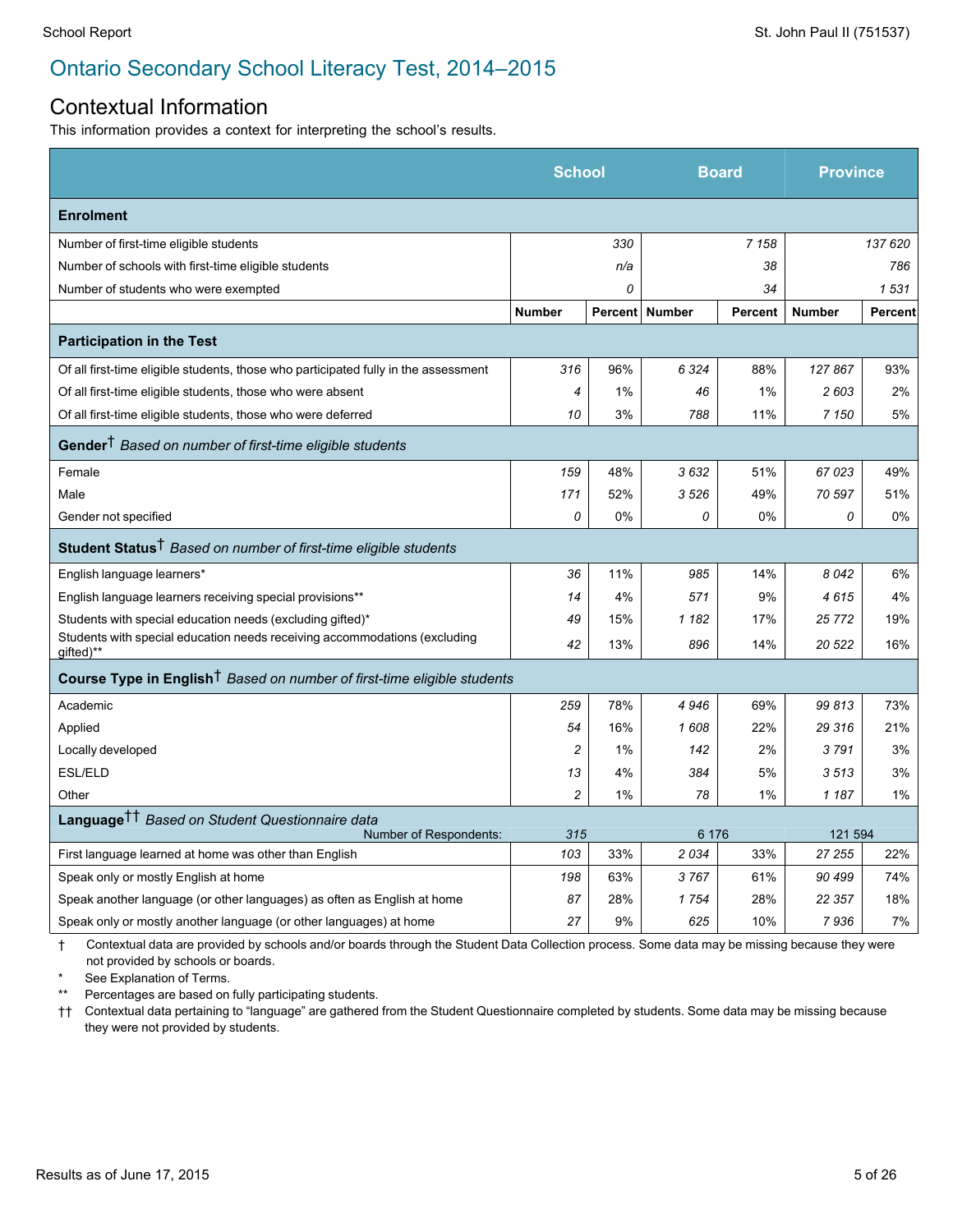#### Results for All Students\*

|                            | <b>Results for All Students</b><br><b>First-Time Eligible Students</b> |       |                             |                                 |                            |                             |                                 |
|----------------------------|------------------------------------------------------------------------|-------|-----------------------------|---------------------------------|----------------------------|-----------------------------|---------------------------------|
|                            |                                                                        |       | All                         |                                 |                            | <b>Fully Participating</b>  |                                 |
|                            | <b>School</b><br>$# = 330$                                             |       | <b>Board</b><br>$# = 7 158$ | <b>Province</b><br>$# = 137620$ | <b>School</b><br>$# = 316$ | <b>Board</b><br>$# = 6,324$ | <b>Province</b><br>$# = 127867$ |
| Successful                 | 254                                                                    | 77%   | 73%                         | 77%                             | 80%                        | 83%                         | 82%                             |
| Not Successful             | 62                                                                     | 19%   | 15%                         | 16%                             | 20%                        | 17%                         | 18%                             |
| <b>Fully Participating</b> | 316                                                                    | 96%   | 88%                         | 93%                             |                            |                             |                                 |
| Absent                     | $\overline{4}$                                                         | $1\%$ | $1\%$                       | $2\%$                           |                            |                             |                                 |
| Deferred                   | 10                                                                     | 3%    | $11\%$                      | 5%                              |                            |                             |                                 |

#### Results for All First-Time Eligible Students



#### Results for Fully Participating First-Time Eligible Students



| School | Board | Province |
|--------|-------|----------|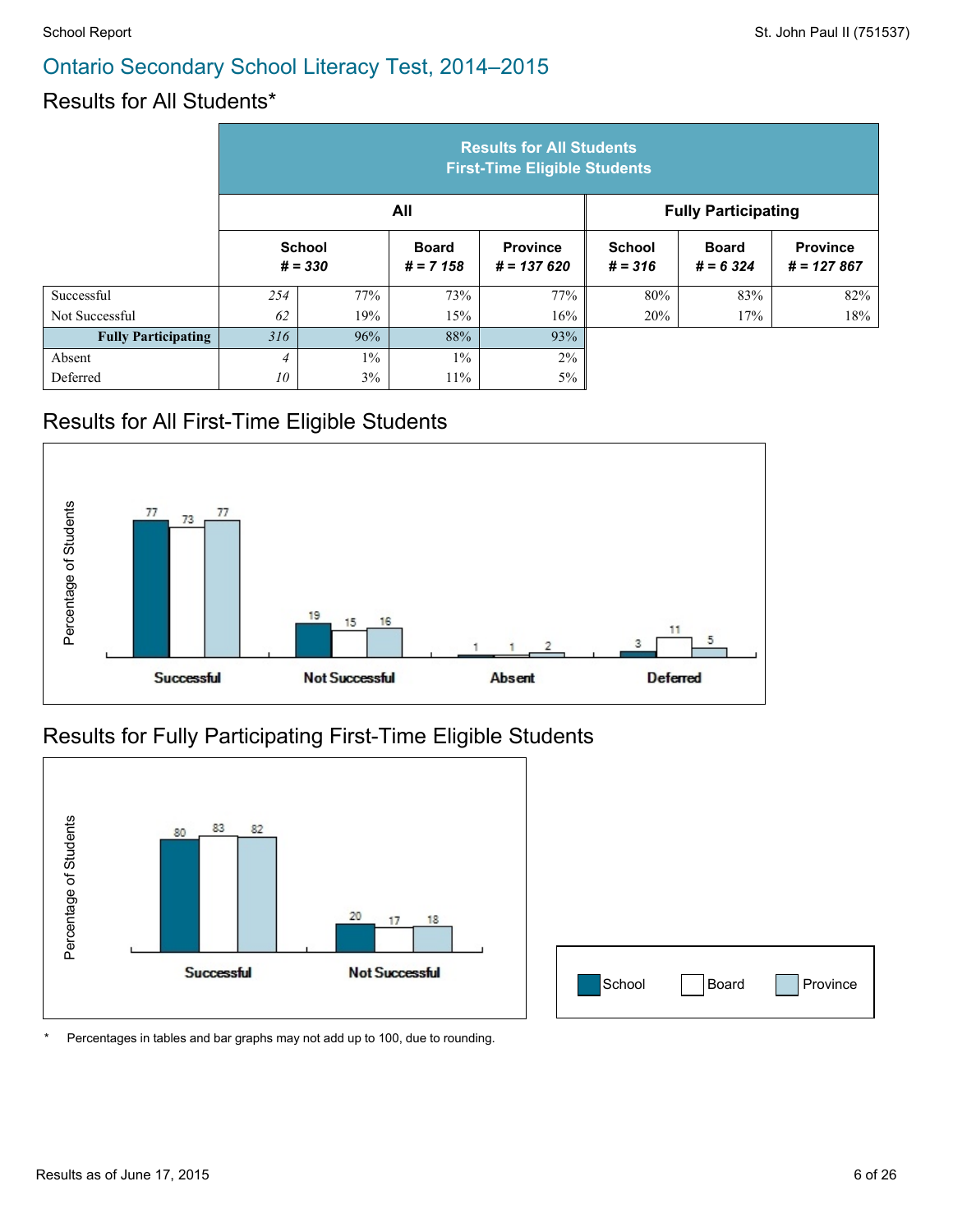#### School Results by Gender\* †

|                            | <b>School Results by Gender</b><br><b>First-Time Eligible Students</b> |       |                          |       |                     |                            |
|----------------------------|------------------------------------------------------------------------|-------|--------------------------|-------|---------------------|----------------------------|
|                            | All                                                                    |       |                          |       |                     | <b>Fully Participating</b> |
|                            | Female<br>$# = 159$                                                    |       | <b>Male</b><br>$# = 171$ |       | Female<br>$# = 151$ | <b>Male</b><br>$# = 165$   |
| Successful                 | 125                                                                    | 79%   | 129                      | 75%   | 83%                 | 78%                        |
| Not Successful             | 26                                                                     | 16%   | 36                       | 21%   | 17%                 | 22%                        |
| <b>Fully Participating</b> | 151                                                                    | 95%   | 165                      | 96%   |                     |                            |
| Absent                     | 3                                                                      | $2\%$ |                          | $1\%$ |                     |                            |
| Deferred                   | 5                                                                      | 3%    | 5                        | 3%    |                     |                            |

#### School Results for All First-Time Eligible Students by Gender



#### School Results for Fully Participating First-Time Eligible Students by Gender



| Female | Male |
|--------|------|

Percentages in tables and bar graphs may not add up to 100, due to rounding.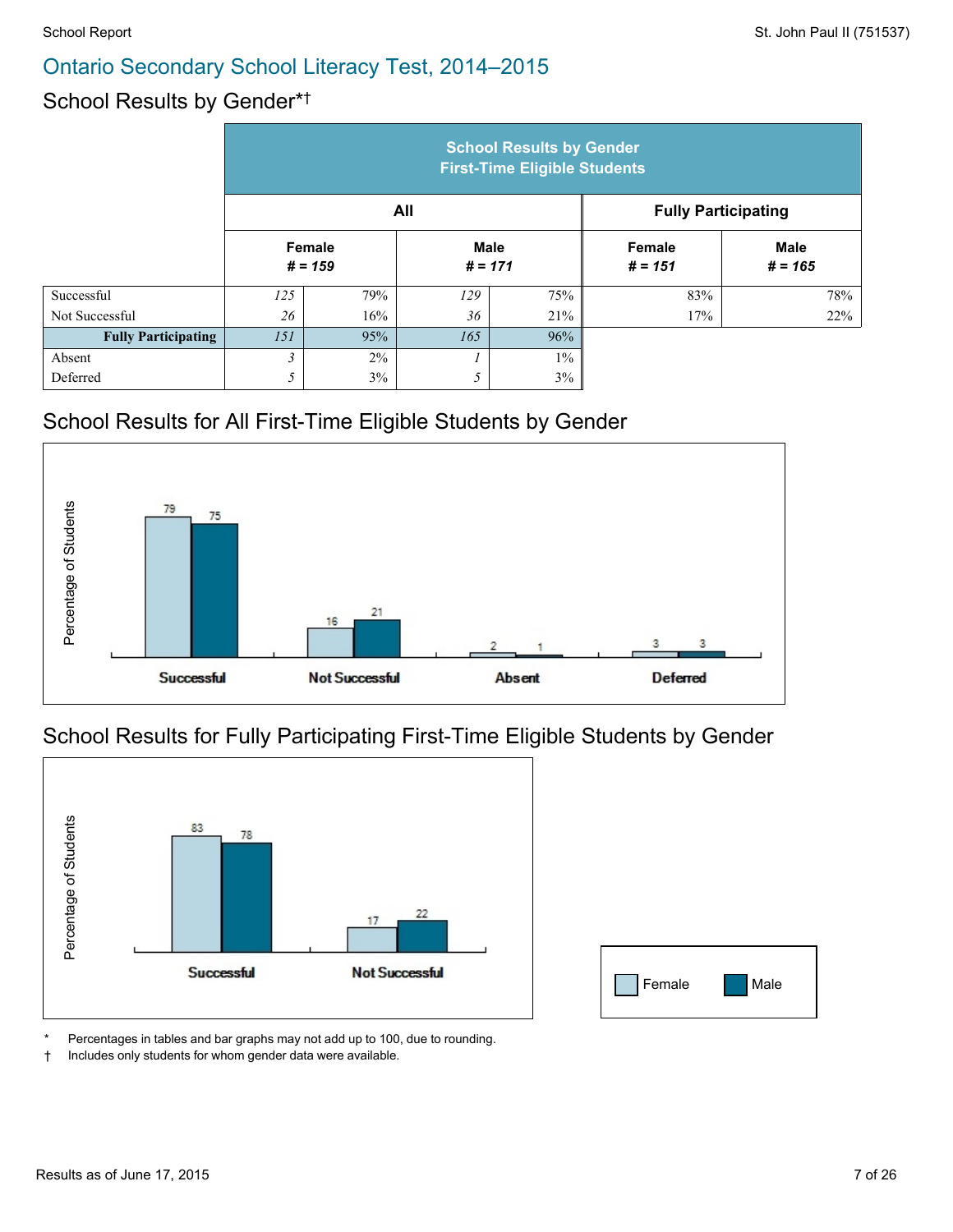#### Board Results by Gender\* †

|                            | <b>Board Results by Gender</b><br><b>First-Time Eligible Students</b> |                      |                           |       |                            |                           |  |
|----------------------------|-----------------------------------------------------------------------|----------------------|---------------------------|-------|----------------------------|---------------------------|--|
|                            | All                                                                   |                      |                           |       | <b>Fully Participating</b> |                           |  |
|                            |                                                                       | Female<br>$# = 3632$ | <b>Male</b><br>$# = 3526$ |       | Female<br>$# = 3267$       | <b>Male</b><br>$# = 3057$ |  |
| Successful                 | 2821                                                                  | 78%                  | 2439                      | 69%   | 86%                        | $80\%$                    |  |
| Not Successful             | 446                                                                   | 12%                  | 618                       | 18%   | 14%                        | 20%                       |  |
| <b>Fully Participating</b> | 3 2 6 7                                                               | 90%                  | 3057                      | 87%   |                            |                           |  |
| Absent                     | 23                                                                    | $1\%$                | 23                        | $1\%$ |                            |                           |  |
| Deferred                   | 342                                                                   | 9%                   | 446                       | 13%   |                            |                           |  |

#### Board Results for All First-Time Eligible Students by Gender



#### Board Results for Fully Participating First-Time Eligible Students by Gender



Percentages in tables and bar graphs may not add up to 100, due to rounding.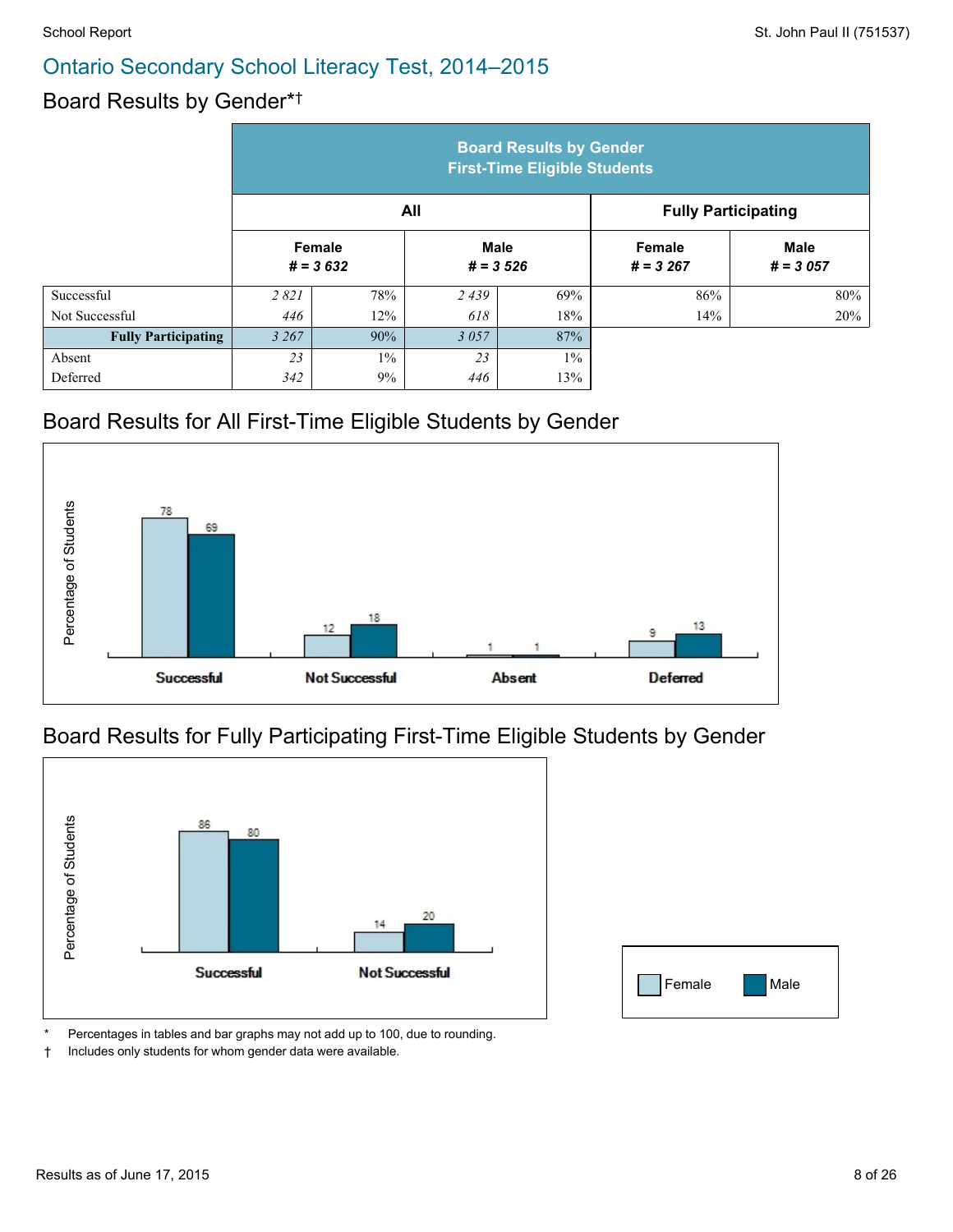#### Provincial Results by Gender\* †

|                            | <b>Provincial Results by Gender</b><br><b>First-Time Eligible Students</b> |                       |                     |                            |                              |                            |
|----------------------------|----------------------------------------------------------------------------|-----------------------|---------------------|----------------------------|------------------------------|----------------------------|
|                            |                                                                            |                       | All                 | <b>Fully Participating</b> |                              |                            |
|                            |                                                                            | Female<br>$# = 67023$ | Male<br>$# = 70597$ |                            | <b>Female</b><br>$# = 62936$ | <b>Male</b><br>$# = 64931$ |
| Successful                 | 54 432                                                                     | 81%                   | 50877               | 72%                        | 86%                          | 78%                        |
| Not Successful             | 8 5 0 4                                                                    | 13%                   | 14 054              | 20%                        | 14%                          | 22%                        |
| <b>Fully Participating</b> | 62936                                                                      | 94%                   | 64 931              | 92%                        |                              |                            |
| Absent                     | 1312                                                                       | $2\%$                 | 1 291               | 2%                         |                              |                            |
| Deferred                   | 2 7 7 5                                                                    | 4%                    | 4375                | 6%                         |                              |                            |

#### Provincial Results for All First-Time Eligible Students by Gender



#### Provincial Results for Fully Participating First-Time Eligible Students by Gender



| Female | Male |
|--------|------|

Percentages in tables and bar graphs may not add up to 100, due to rounding.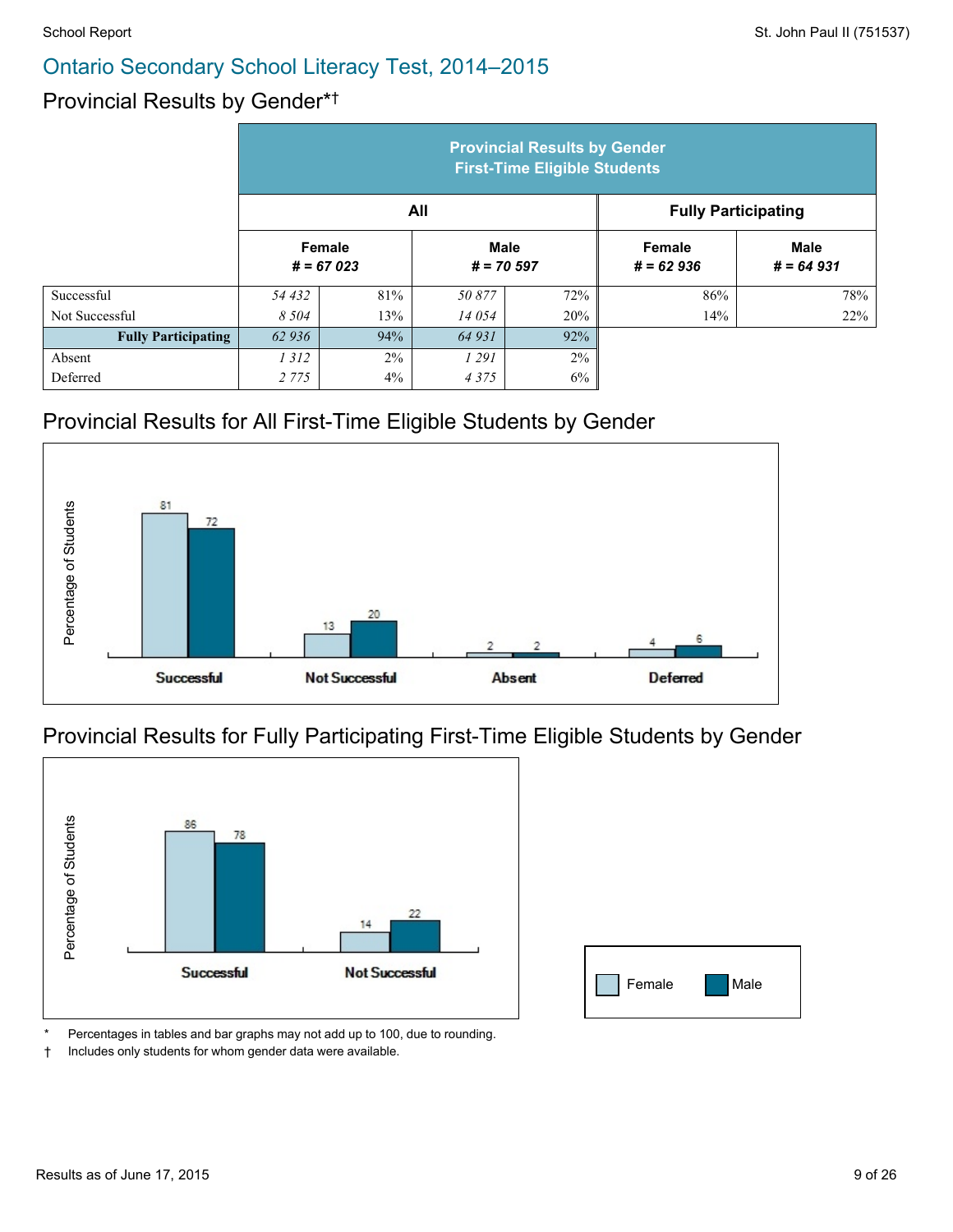#### Results for English Language Learners\*

|                            | <b>Results for English Language Learners</b><br><b>First-Time Eligible Students</b> |                           |                           |                               |                            |                           |                               |
|----------------------------|-------------------------------------------------------------------------------------|---------------------------|---------------------------|-------------------------------|----------------------------|---------------------------|-------------------------------|
|                            |                                                                                     |                           | All                       |                               | <b>Fully Participating</b> |                           |                               |
|                            |                                                                                     | <b>School</b><br>$# = 36$ | <b>Board</b><br>$# = 985$ | <b>Province</b><br>$# = 8042$ | <b>School</b><br>$# = 31$  | <b>Board</b><br>$# = 648$ | <b>Province</b><br>$# = 6005$ |
| Successful                 | 20                                                                                  | 56%                       | 48%                       | 54%                           | 65%                        | 73%                       | 73%                           |
| Not Successful             | 11                                                                                  | 31%                       | 18%                       | 20%                           | 35%                        | 27%                       | 27%                           |
| <b>Fully Participating</b> | 31                                                                                  | 86%                       | 66%                       | 75%                           |                            |                           |                               |
| Absent                     | $\overline{\mathcal{L}}$                                                            | 6%                        | $1\%$                     | $1\%$                         |                            |                           |                               |
| Deferred                   | 3                                                                                   | 8%                        | 33%                       | 24%                           |                            |                           |                               |

#### Results for All First-Time Eligible English Language Learners



#### Results for Fully Participating First-Time Eligible English Language Learners



| School | Board | Province |
|--------|-------|----------|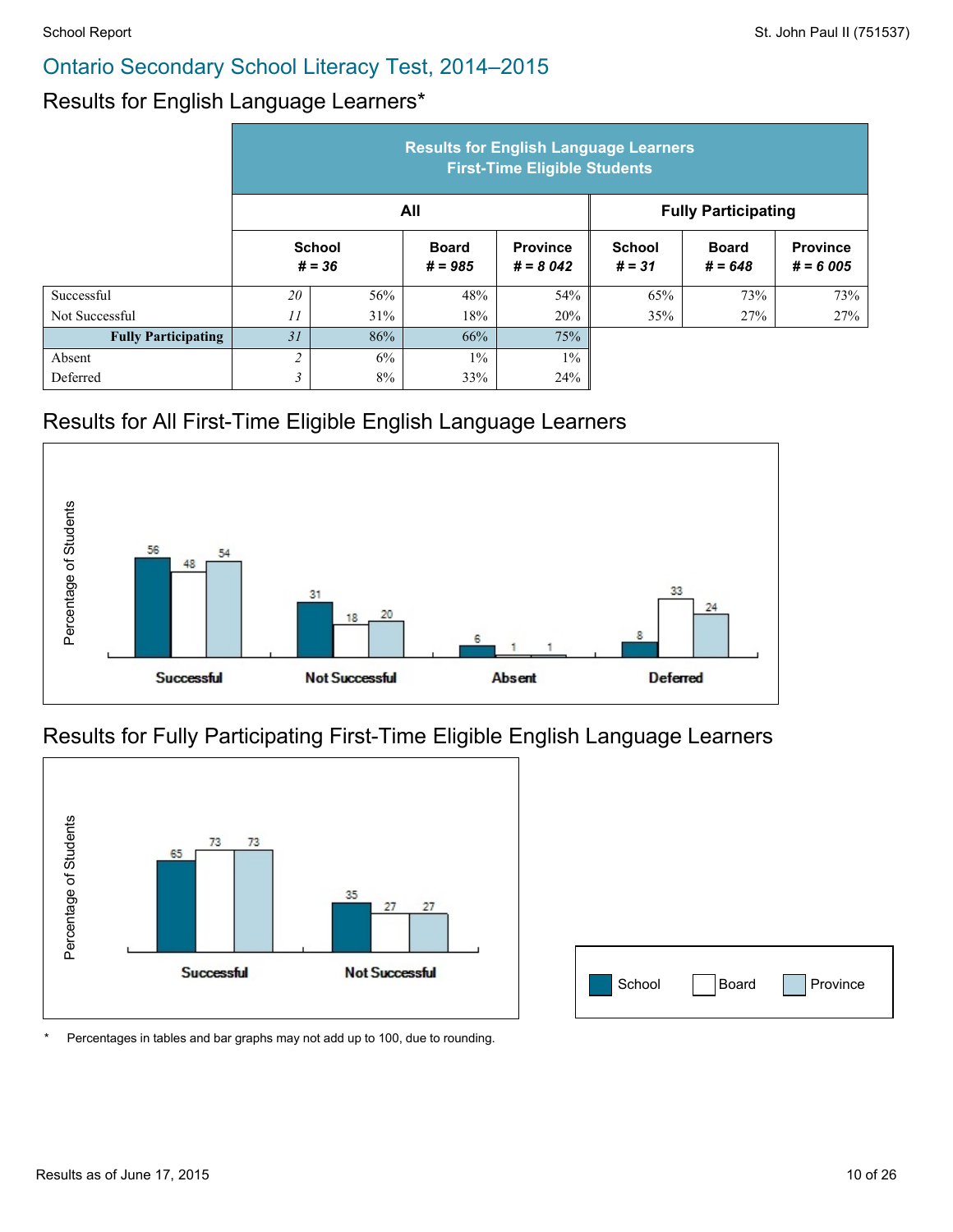#### Results for Students with Special Education Needs (excluding gifted)\*

|                            |    | <b>Results for Students with Special Education Needs</b><br>(excluding gifted)<br><b>First-Time Eligible Students</b> |                            |                                |                            |                           |                                |  |  |  |
|----------------------------|----|-----------------------------------------------------------------------------------------------------------------------|----------------------------|--------------------------------|----------------------------|---------------------------|--------------------------------|--|--|--|
|                            |    |                                                                                                                       | All                        |                                | <b>Fully Participating</b> |                           |                                |  |  |  |
|                            |    | <b>School</b><br>$# = 49$                                                                                             | <b>Board</b><br>$# = 1182$ | <b>Province</b><br>$# = 25772$ | <b>School</b><br>$# = 42$  | <b>Board</b><br>$# = 901$ | <b>Province</b><br>$# = 21869$ |  |  |  |
| Successful                 | 23 | 47%                                                                                                                   | 43%                        | 45%                            | 55%                        | 56%                       | 54%                            |  |  |  |
| Not Successful             | 19 | 39%                                                                                                                   | 33%                        | 39%                            | 45%                        | 44%                       | 46%                            |  |  |  |
| <b>Fully Participating</b> | 42 | 86%                                                                                                                   | 76%                        | 85%                            |                            |                           |                                |  |  |  |
| Absent                     |    | $2\%$                                                                                                                 | $1\%$                      | 3%                             |                            |                           |                                |  |  |  |
| Deferred                   | 6  | 12%                                                                                                                   | 23%                        | 12%                            |                            |                           |                                |  |  |  |

#### Results for All First-Time Eligible Students with Special Education Needs (excluding gifted)



Results for Fully Participating First-Time Eligible Students with Special Education Needs (excluding gifted)



| School | Board | Province |
|--------|-------|----------|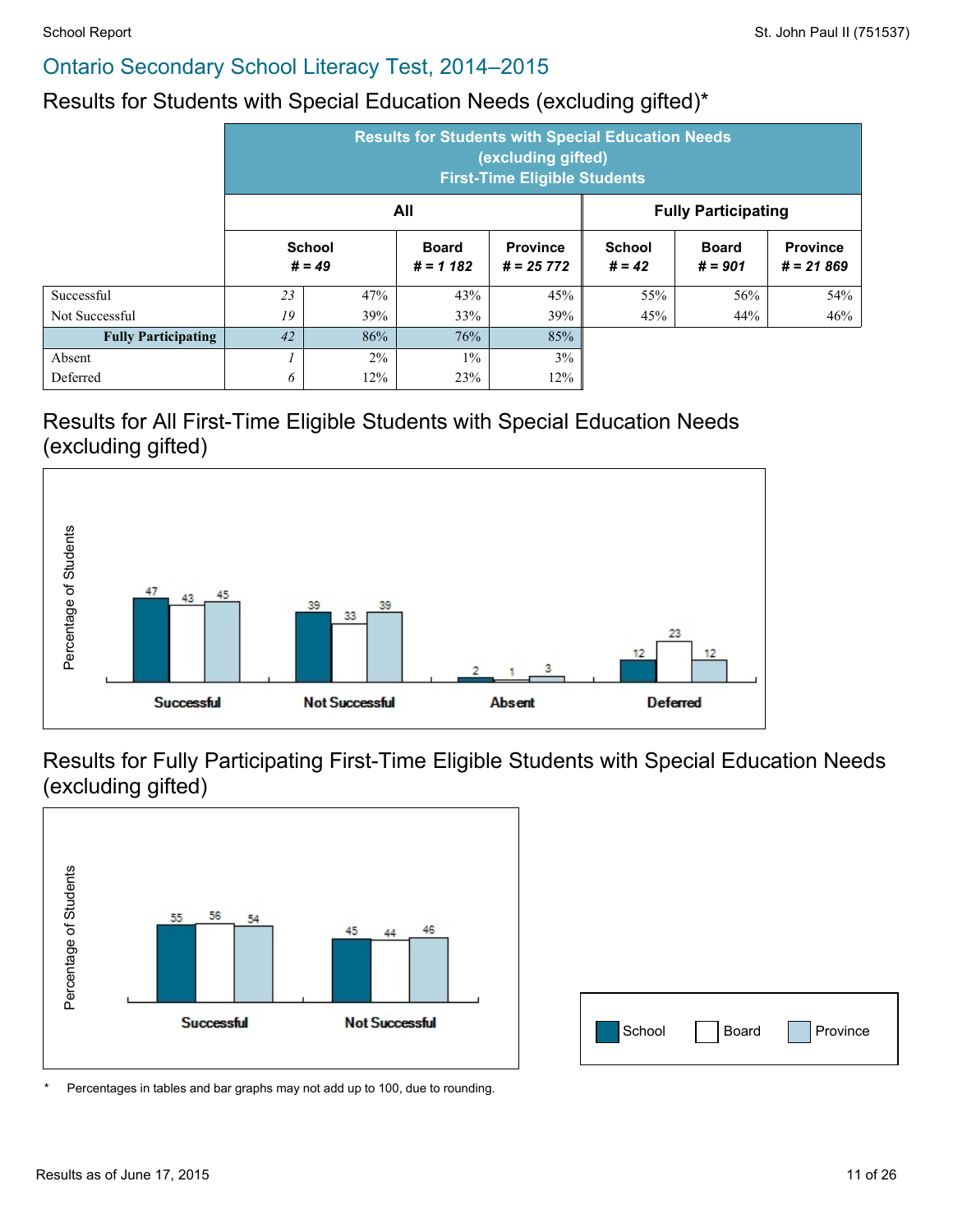School Results for Students with Special Education Needs Receiving Accommodations (excluding gifted)\*

|                            |            | <b>School Results for Students with Special Education Needs</b><br><b>Receiving Accommodations (excluding gifted)</b><br><b>First-Time Eligible Students</b> |                 |                            |                             |                                 |  |  |  |  |
|----------------------------|------------|--------------------------------------------------------------------------------------------------------------------------------------------------------------|-----------------|----------------------------|-----------------------------|---------------------------------|--|--|--|--|
|                            |            |                                                                                                                                                              | All             | <b>Fully Participating</b> |                             |                                 |  |  |  |  |
|                            |            | <b>IEP Only</b><br><b>IEP and IPRC</b><br>$# = 20$<br>$# = 23$                                                                                               |                 |                            | <b>IEP Only</b><br>$# = 20$ | <b>IEP and IPRC</b><br>$# = 22$ |  |  |  |  |
| Successful                 | 12         | 60%                                                                                                                                                          | 11              | 48%                        | 60%                         | 50%                             |  |  |  |  |
| Not Successful             | 8          | 40%                                                                                                                                                          | $\overline{11}$ | 48%                        | 40%                         | 50%                             |  |  |  |  |
| <b>Fully Participating</b> | 20<br>100% |                                                                                                                                                              | 22              | 96%                        |                             |                                 |  |  |  |  |
| Absent                     | $\theta$   | $0\%$                                                                                                                                                        |                 |                            |                             |                                 |  |  |  |  |
| Deferred                   | 0          | $0\%$                                                                                                                                                        | 0               | $0\%$                      |                             |                                 |  |  |  |  |

#### School Results for All First-Time Eligible Students with Special Education Needs Receiving Accommodations (excluding gifted)



School Results for Fully Participating First-Time Eligible Students with Special Education Needs Receiving Accommodations (excluding gifted)



IEP Only **I** IEP and IPRC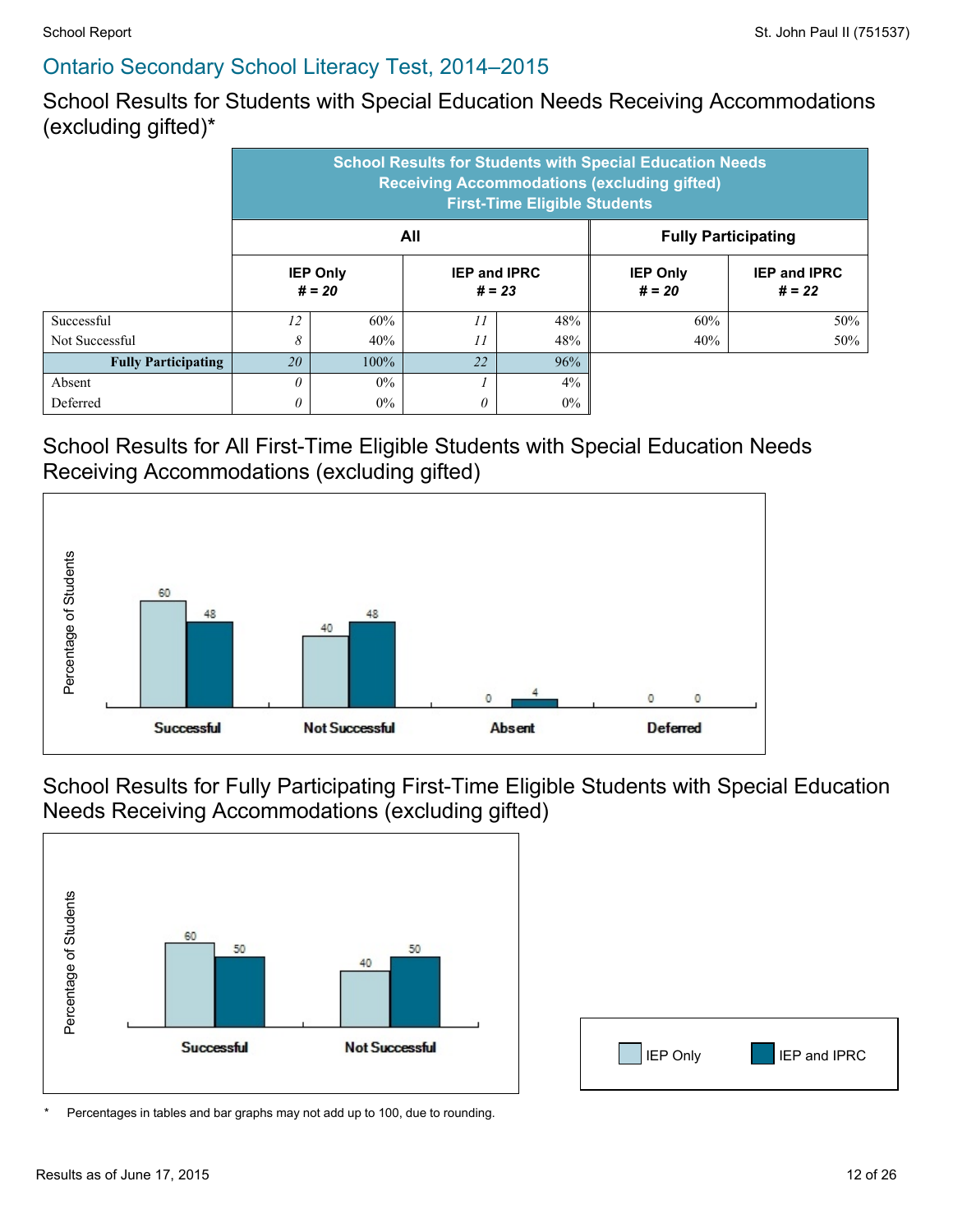Board Results for Students with Special Education Needs Receiving Accommodations (excluding gifted)\*

|                            | <b>Board Results for Students with Special Education Needs</b><br><b>Receiving Accommodations (excluding gifted)</b><br><b>First-Time Eligible Students</b> |       |                |                                  |                              |                                  |  |  |  |
|----------------------------|-------------------------------------------------------------------------------------------------------------------------------------------------------------|-------|----------------|----------------------------------|------------------------------|----------------------------------|--|--|--|
|                            |                                                                                                                                                             |       | All            | <b>Fully Participating</b>       |                              |                                  |  |  |  |
|                            | <b>IEP Only</b><br>$# = 395$                                                                                                                                |       |                | <b>IEP and IPRC</b><br>$# = 514$ | <b>IEP Only</b><br>$# = 389$ | <b>IEP and IPRC</b><br>$# = 507$ |  |  |  |
| Successful                 | 234                                                                                                                                                         | 59%   | 272            | 53%                              | 60%                          | 54%                              |  |  |  |
| Not Successful             | 155                                                                                                                                                         | 39%   | 235            | 46%                              | 40%                          | 46%                              |  |  |  |
| <b>Fully Participating</b> | 389<br>98%                                                                                                                                                  |       | 507            | 99%                              |                              |                                  |  |  |  |
| Absent                     | 6                                                                                                                                                           | $2\%$ | $\overline{7}$ | $1\%$                            |                              |                                  |  |  |  |
| Deferred                   | 0                                                                                                                                                           | $0\%$ | $\theta$       | $0\%$                            |                              |                                  |  |  |  |

#### Board Results for All First-Time Eligible Students with Special Education Needs Receiving Accommodations (excluding gifted)



Board Results for Fully Participating First-Time Eligible Students with Special Education Needs Receiving Accommodations (excluding gifted)



IEP Only **I** IEP and IPRC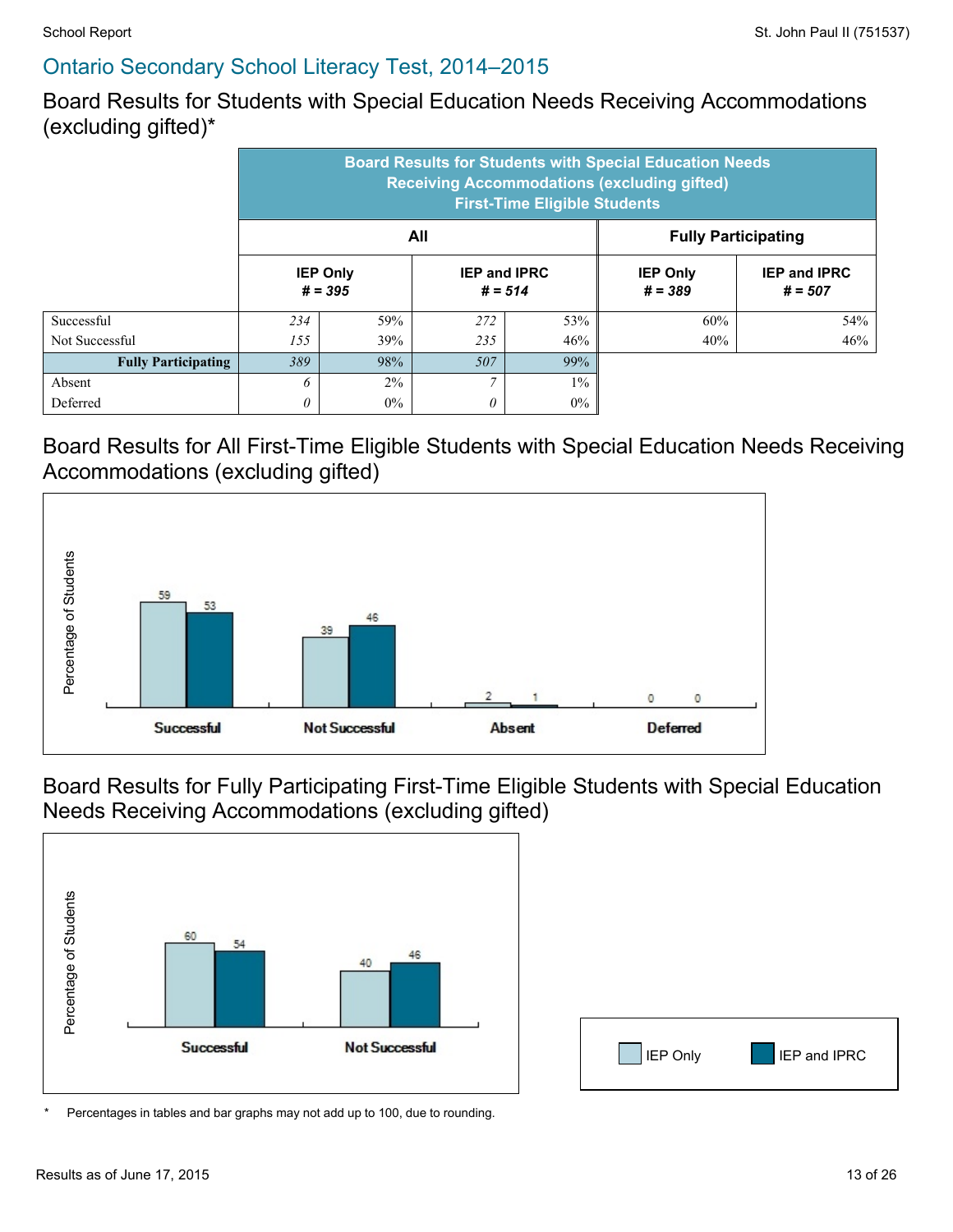Provincial Results for Students with Special Education Needs Receiving Accommodations (excluding gifted)\*

|                            | <b>Provincial Results for Students with Special Education Needs</b><br><b>Receiving Accommodations (excluding gifted)</b><br><b>First-Time Eligible Students</b> |                                                                     |          |                               |                                    |     |  |  |  |
|----------------------------|------------------------------------------------------------------------------------------------------------------------------------------------------------------|---------------------------------------------------------------------|----------|-------------------------------|------------------------------------|-----|--|--|--|
|                            |                                                                                                                                                                  |                                                                     | All      | <b>Fully Participating</b>    |                                    |     |  |  |  |
|                            |                                                                                                                                                                  | <b>IEP Only</b><br><b>IEP and IPRC</b><br>$# = 9082$<br>$# = 12084$ |          | <b>IEP Only</b><br>$# = 8770$ | <b>IEP and IPRC</b><br>$# = 11752$ |     |  |  |  |
| Successful                 | 4927                                                                                                                                                             | 54%                                                                 | 5976     | 49%                           | 56%                                | 51% |  |  |  |
| Not Successful             | 3843                                                                                                                                                             | 42%                                                                 | 5 7 7 6  | 48%                           | 44%                                | 49% |  |  |  |
| <b>Fully Participating</b> | 97%<br>8 7 7 0                                                                                                                                                   |                                                                     | 11 752   | 97%                           |                                    |     |  |  |  |
| Absent                     | 312                                                                                                                                                              | $3\%$                                                               | 332      | 3%                            |                                    |     |  |  |  |
| Deferred                   | 0                                                                                                                                                                | $0\%$                                                               | $\theta$ | $0\%$                         |                                    |     |  |  |  |

#### Provincial Results for All First-Time Eligible Students with Special Education Needs Receiving Accommodations (excluding gifted)



Provincial Results for Fully Participating First-Time Eligible Students with Special Education Needs Receiving Accommodations (excluding gifted)



IEP Only **I** IEP and IPRC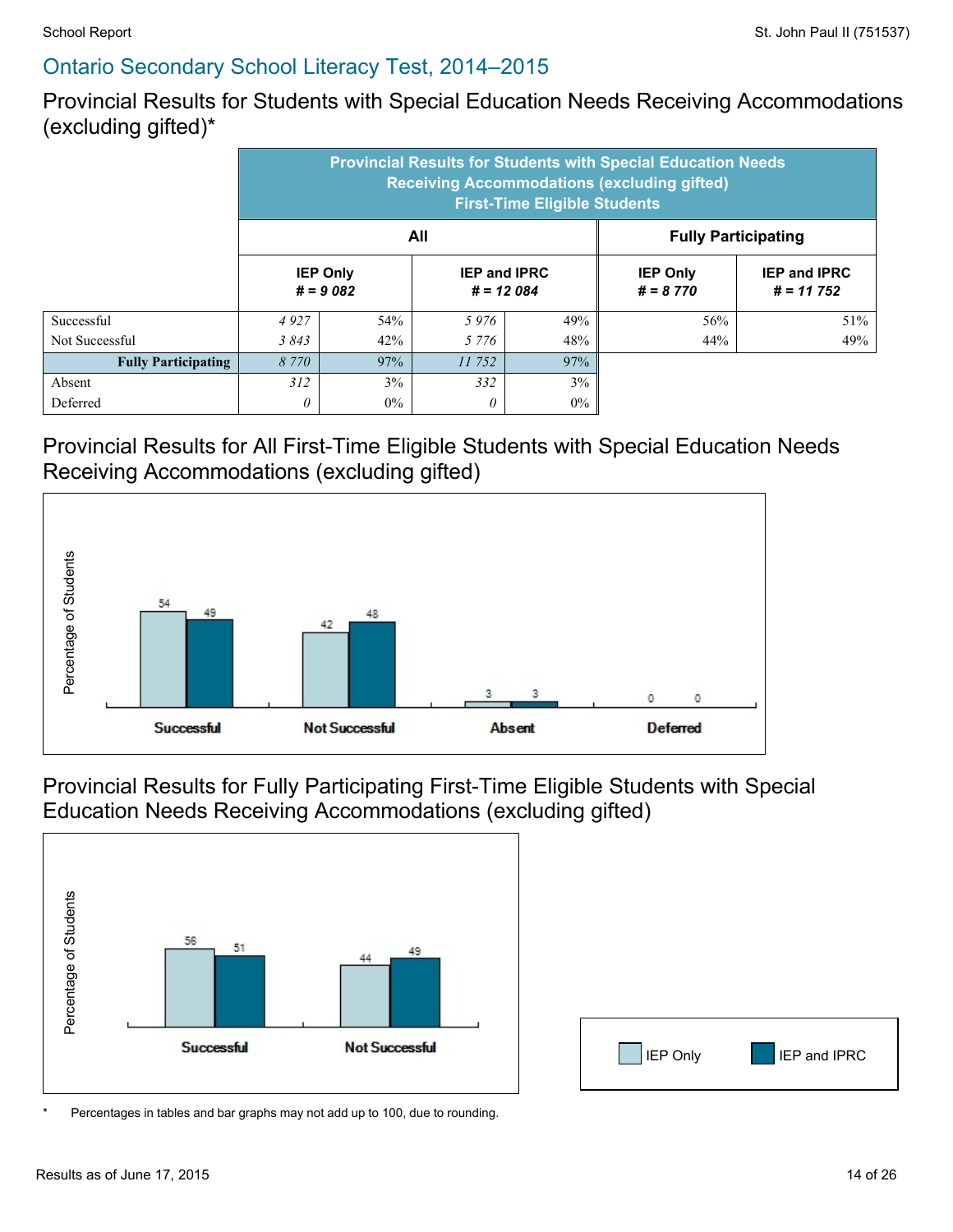#### Results for Students Taking Academic English Course\*

|                            |                                   | <b>Results for Students Taking</b><br><b>Academic English Course</b><br><b>First-Time Eligible Students</b> |                            |                                |                            |                            |                                |  |  |  |  |
|----------------------------|-----------------------------------|-------------------------------------------------------------------------------------------------------------|----------------------------|--------------------------------|----------------------------|----------------------------|--------------------------------|--|--|--|--|
|                            | All<br><b>Fully Participating</b> |                                                                                                             |                            |                                |                            |                            |                                |  |  |  |  |
|                            |                                   | <b>School</b><br>$# = 259$                                                                                  | <b>Board</b><br>$# = 4946$ | <b>Province</b><br>$# = 99813$ | <b>School</b><br>$# = 257$ | <b>Board</b><br>$# = 4863$ | <b>Province</b><br>$# = 97615$ |  |  |  |  |
| Successful                 | 230                               | 89%                                                                                                         | 91%                        | 91%                            | 89%                        | 93%                        | 93%                            |  |  |  |  |
| Not Successful             | 27                                | 10%                                                                                                         | 7%                         | $7\%$                          | 11%                        | $7\%$                      | 7%                             |  |  |  |  |
| <b>Fully Participating</b> | 257                               | 99%                                                                                                         | 98%                        | 98%                            |                            |                            |                                |  |  |  |  |
| Absent                     |                                   | $<1\%$                                                                                                      | $1\%$                      | $1\%$                          |                            |                            |                                |  |  |  |  |
| Deferred                   |                                   | $<1\%$                                                                                                      | $1\%$                      | $1\%$                          |                            |                            |                                |  |  |  |  |

#### Results for All First-Time Eligible Students Taking Academic English Course



Results for Fully Participating First-Time Eligible Students Taking Academic English Course



| School | Board Province |
|--------|----------------|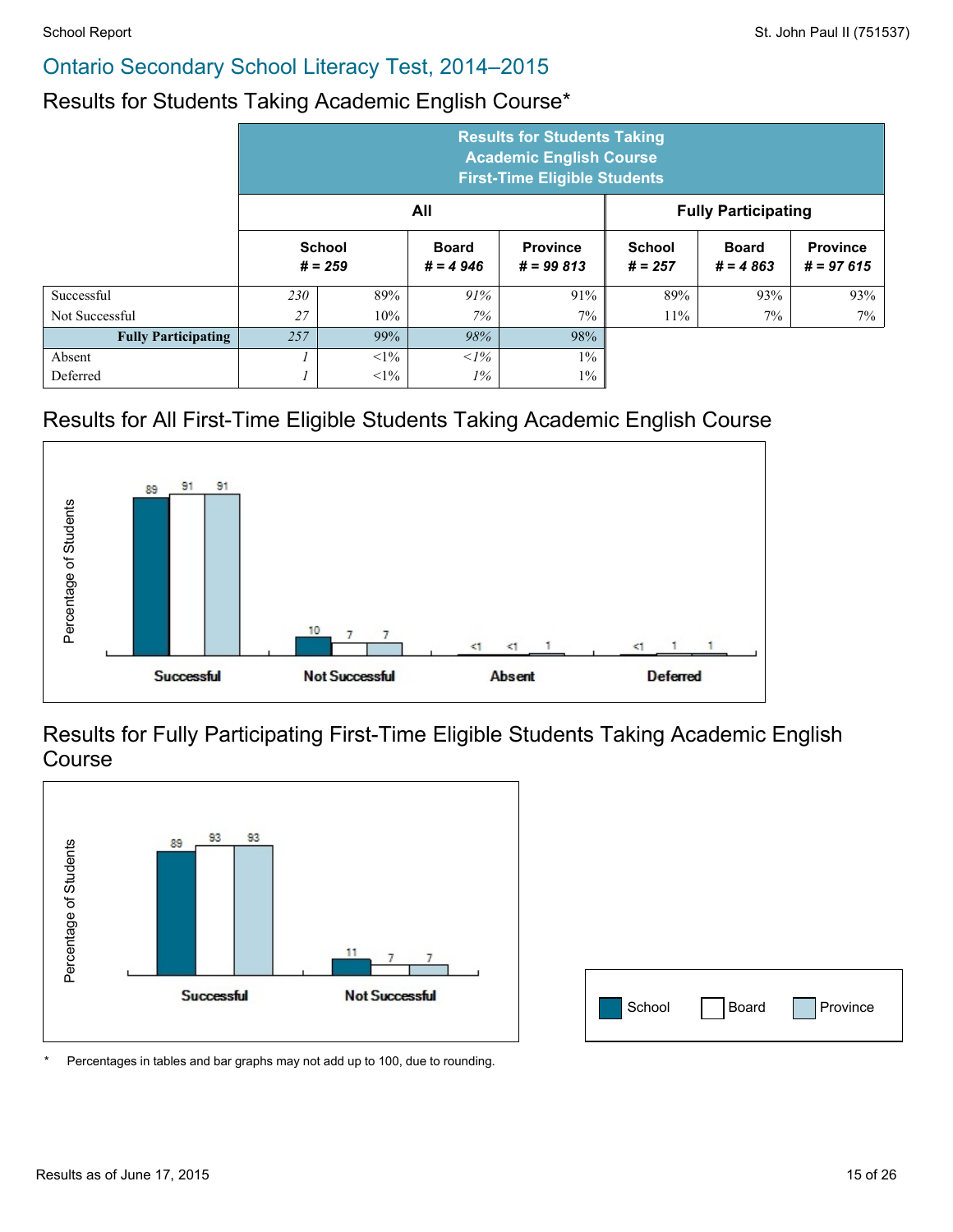#### Results for Students Taking Applied English Course\*

|                            |                           | <b>Results for Students Taking</b><br><b>Applied English Course</b><br><b>First-Time Eligible Students</b> |                            |                                |                           |                            |                                |  |  |  |
|----------------------------|---------------------------|------------------------------------------------------------------------------------------------------------|----------------------------|--------------------------------|---------------------------|----------------------------|--------------------------------|--|--|--|
|                            |                           |                                                                                                            | All                        |                                |                           | <b>Fully Participating</b> |                                |  |  |  |
|                            | <b>School</b><br>$# = 54$ |                                                                                                            | <b>Board</b><br>$# = 1608$ | <b>Province</b><br>$# = 29316$ | <b>School</b><br>$# = 49$ | <b>Board</b><br>$# = 1311$ | <b>Province</b><br>$# = 26213$ |  |  |  |
| Successful                 | 22                        | 41%                                                                                                        | 42%                        | 45%                            | 45%                       | 51%                        | 50%                            |  |  |  |
| Not Successful             | 27                        | 50%                                                                                                        | 40%                        | 45%                            | 55%                       | 49%                        | 50%                            |  |  |  |
| <b>Fully Participating</b> | 49                        | 91%                                                                                                        | 82%                        | 89%                            |                           |                            |                                |  |  |  |
| Absent                     |                           | $2\%$                                                                                                      | $1\%$                      | 3%                             |                           |                            |                                |  |  |  |
| Deferred                   | 4                         | $7\%$                                                                                                      | 17%                        | 7%                             |                           |                            |                                |  |  |  |

#### Results for All First-Time Eligible Students Taking Applied English Course



#### Results for Fully Participating First-Time Eligible Students Taking Applied English Course



| School | Board | Province |
|--------|-------|----------|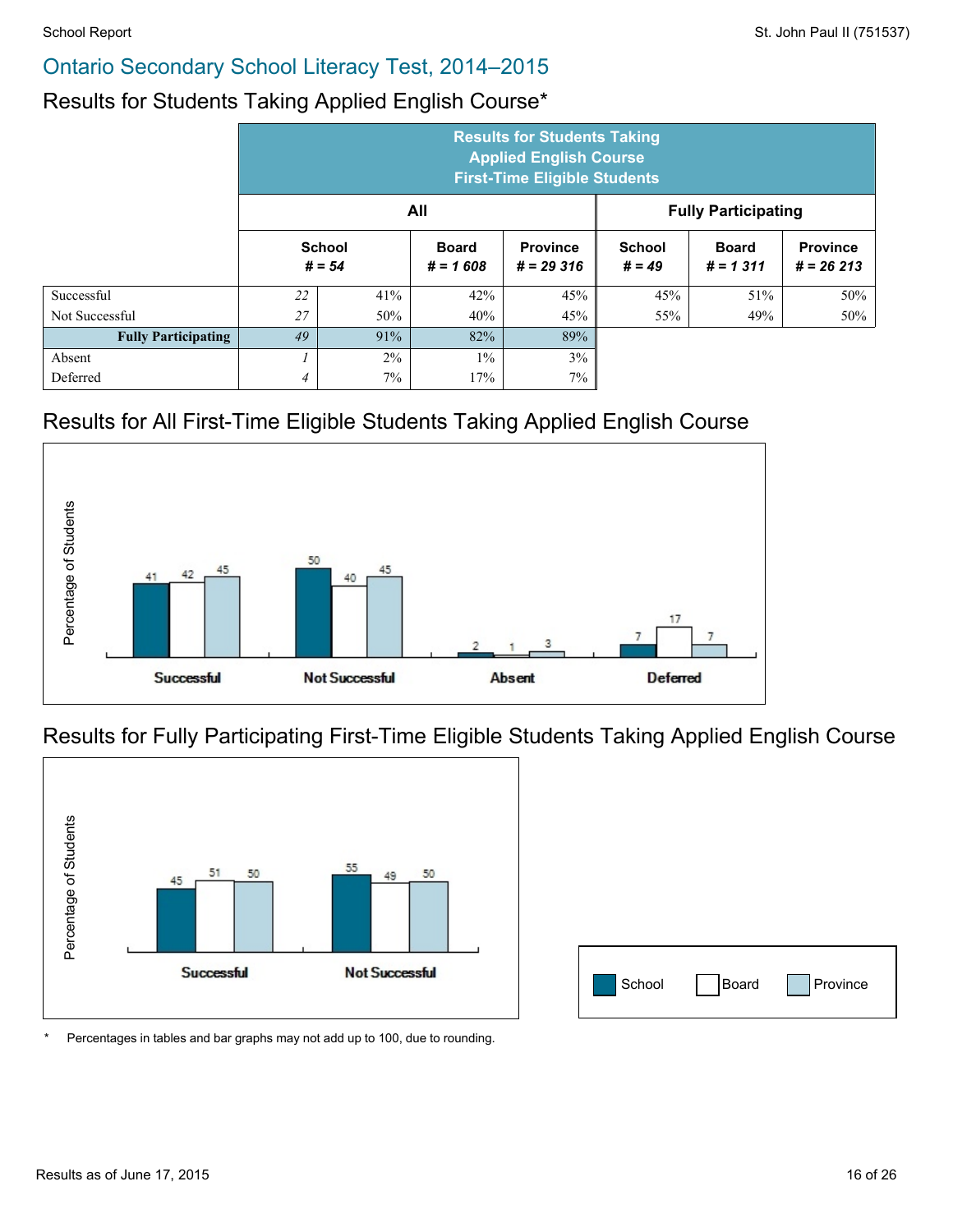### Results for Students Taking Locally Developed English Course\*

|                            |     | <b>Results for Students Taking</b><br><b>Locally Developed English Course</b><br><b>First-Time Eligible Students</b> |                           |                               |                            |                          |                               |  |  |  |
|----------------------------|-----|----------------------------------------------------------------------------------------------------------------------|---------------------------|-------------------------------|----------------------------|--------------------------|-------------------------------|--|--|--|
|                            |     | All                                                                                                                  |                           | <b>Fully Participating</b>    |                            |                          |                               |  |  |  |
|                            |     | <b>School</b><br>$# = N/R$                                                                                           | <b>Board</b><br>$# = 142$ | <b>Province</b><br>$# = 3791$ | <b>School</b><br>$# = N/R$ | <b>Board</b><br>$# = 24$ | <b>Province</b><br>$# = 2064$ |  |  |  |
| Successful                 | N/R | N/R                                                                                                                  | 3%                        | $7\%$                         | N/R                        | 17%                      | 13%                           |  |  |  |
| Not Successful             | N/R | N/R                                                                                                                  | 14%                       | 47%                           | N/R                        | 83%                      | 87%                           |  |  |  |
| <b>Fully Participating</b> | N/R | N/R                                                                                                                  | 17%                       | 54%                           |                            |                          |                               |  |  |  |
| Absent                     | N/R | N/R                                                                                                                  | $0\%$                     | $5\%$                         |                            |                          |                               |  |  |  |
| Deferred                   | N/R | N/R                                                                                                                  | 83%                       | 41%                           |                            |                          |                               |  |  |  |

### Results for All First-Time Eligible Students Taking Locally Developed English Course



Results for Fully Participating First-Time Eligible Students Taking Locally Developed English Course



| School | Board | Province |
|--------|-------|----------|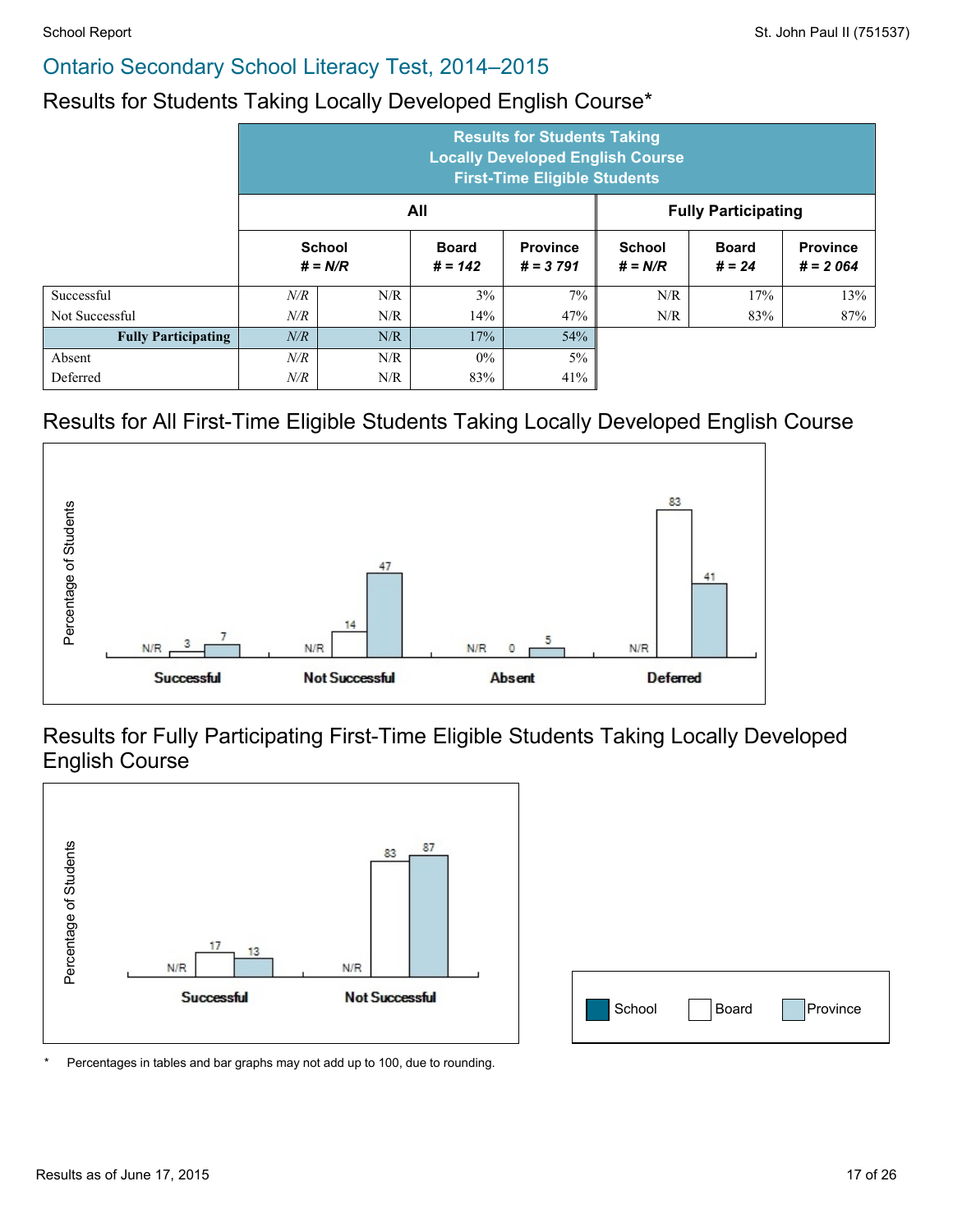#### Results for Students Taking ESL/ELD Course\*

|                            |           | <b>Results for Students Taking</b><br><b>ESL/ELD Course</b><br><b>First-Time Eligible Students</b> |                           |                                |                            |                          |                                |  |  |  |  |
|----------------------------|-----------|----------------------------------------------------------------------------------------------------|---------------------------|--------------------------------|----------------------------|--------------------------|--------------------------------|--|--|--|--|
|                            |           | All<br><b>Fully Participating</b>                                                                  |                           |                                |                            |                          |                                |  |  |  |  |
|                            |           | <b>School</b><br>$# = N/R$                                                                         | <b>Board</b><br>$# = 384$ | <b>Province</b><br>$# = 3,513$ | <b>School</b><br>$# = N/R$ | <b>Board</b><br>$# = 85$ | <b>Province</b><br>$# = 1,314$ |  |  |  |  |
| Successful                 | $N\!/\!R$ | N/R                                                                                                | 9%                        | 14%                            | N/R                        | 41%                      | 37%                            |  |  |  |  |
| Not Successful             | N/R       | N/R                                                                                                | 13%                       | 24%                            | N/R                        | 59%                      | 63%                            |  |  |  |  |
| <b>Fully Participating</b> | N/R       | N/R                                                                                                | 22%                       | 37%                            |                            |                          |                                |  |  |  |  |
| Absent                     | $N\!/\!R$ | 3%<br>N/R<br>$1\%$                                                                                 |                           |                                |                            |                          |                                |  |  |  |  |
| Deferred                   | N/R       | N/R                                                                                                | 77%                       | 60%                            |                            |                          |                                |  |  |  |  |

## Results for All First-Time Eligible Students Taking ESL/ELD Course



### Results for Fully Participating First-Time Eligible Students Taking ESL/ELD Course



| School | Board | Province |
|--------|-------|----------|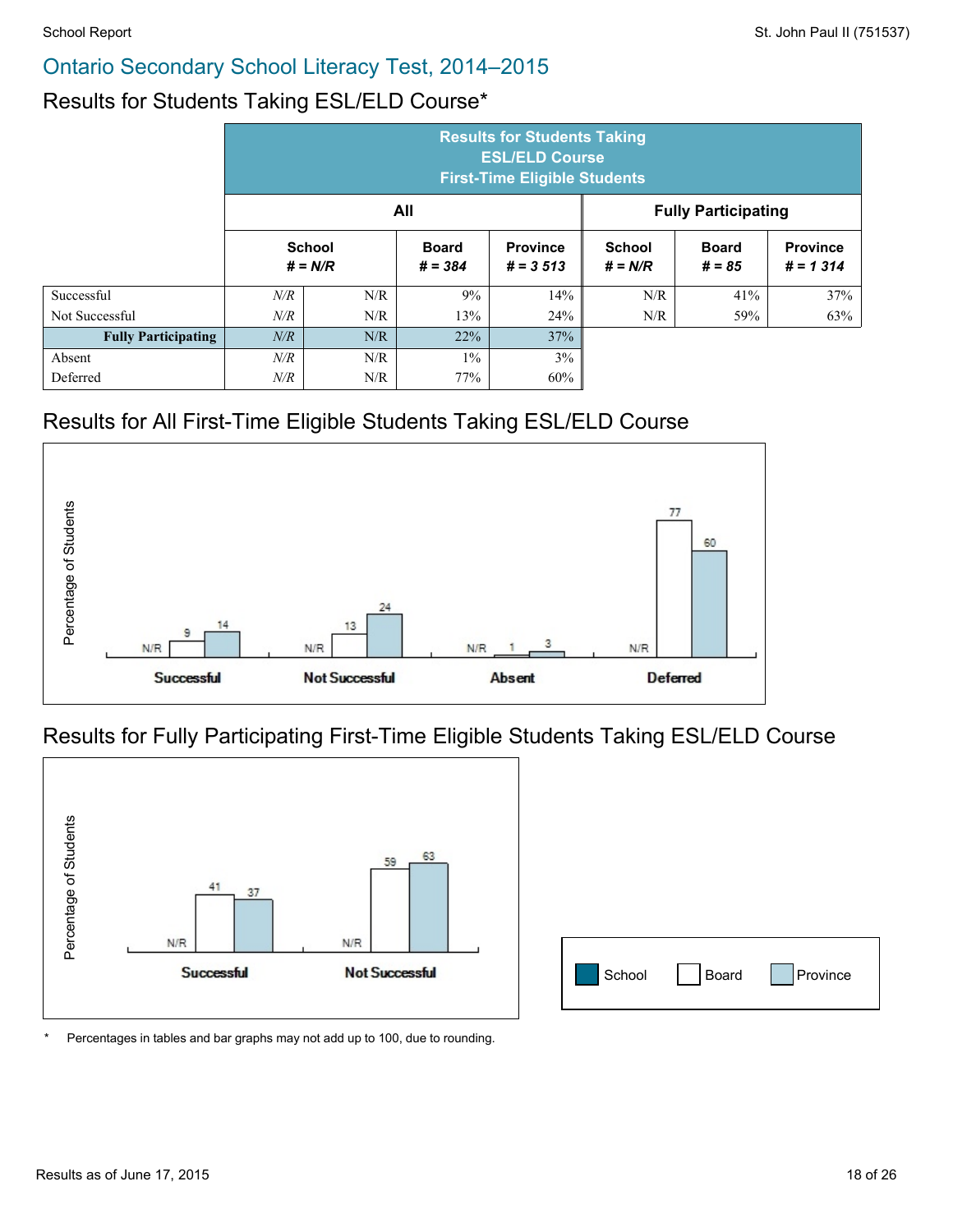#### Contextual Information over Time

This information provides a context for interpreting the school's results of the current and previous administrations.

|                                                                                        | 2010-2011 | 2011-2012    | 2012-2013      | 2013-2014 | 2014-2015 |
|----------------------------------------------------------------------------------------|-----------|--------------|----------------|-----------|-----------|
| <b>Enrolment</b>                                                                       |           |              |                |           |           |
| Number of first-time eligible students                                                 | 336       | 348          | 364            | 317       | 330       |
| Number of students who were exempted                                                   | 2         | $\mathbf{1}$ | $\overline{c}$ | 3         | 0         |
| <b>Participation in the Test</b>                                                       |           |              |                |           |           |
| Of all first-time eligible students, those who participated fully in the<br>assessment | 98%       | 94%          | 96%            | 94%       | 96%       |
| Of all first-time eligible students, those who were absent                             | 0%        | 0%           | 0%             | 1%        | $1\%$     |
| Of all first-time eligible students, those who were deferred                           | 2%        | 6%           | 4%             | 6%        | 3%        |
| Gender <sup>†</sup> Based on number of first-time eligible students                    |           |              |                |           |           |
| Female                                                                                 | 49%       | 51%          | 45%            | 51%       | 48%       |
| Male                                                                                   | 51%       | 49%          | 55%            | 49%       | 52%       |
| Gender not specified                                                                   | $0\%$     | $0\%$        | 0%             | 0%        | 0%        |
| Student Status <sup>†</sup> Based on number of first-time eligible students            |           |              |                |           |           |
| English language learners*                                                             | 6%        | 9%           | 5%             | 7%        | 11%       |
| English language learners receiving special provisions**                               | 0%        | 8%           | 1%             | 5%        | 4%        |
| Students with special education needs (excluding<br>gifted)*                           | 8%        | 11%          | 12%            | 10%       | 15%       |
| Students with special education needs receiving accommodations<br>(excluding gifted)** | 4%        | 10%          | 10%            | 8%        | 13%       |
| Course Type in English <sup>†</sup> Based on number of first-time eligible students    |           |              |                |           |           |
| Academic                                                                               | 75%       | 82%          | 81%            | 86%       | 78%       |
| Applied                                                                                | 22%       | 16%          | 13%            | 8%        | 16%       |
| Locally developed                                                                      | 1%        | $< 1\%$      | 2%             | 4%        | $1\%$     |
| <b>ESL/ELD</b>                                                                         | 1%        | 2%           | 3%             | 2%        | 4%        |
| Other                                                                                  | $0\%$     | $1\%$        | $1\%$          | $1\%$     | 1%        |
| Language <sup>††</sup> Based on Student Questionnaire data                             |           |              |                |           |           |
| Number of Respondents:                                                                 | 325       | 328          | 349            | 298       | 315       |
| First language learned at home was other than English                                  | 29%       | 32%          | 34%            | 34%       | 33%       |
| Speak only or mostly English at home                                                   | 69%       | 65%          | 65%            | 62%       | 63%       |
| Speak another language (or other languages) as often as English at<br>home             | 25%       | 30%          | 29%            | 32%       | 28%       |
| Speak only or mostly another language (or other languages) at home                     | 5%        | 5%           | 6%             | 6%        | 9%        |

† Contextual data are provided by schools and/or boards through the Student Data Collection process. Some data may be missing because they were not provided by schools or boards.

\* See Explanation of Terms.

\*\* Percentages are based on fully participating students.

†† Contextual data pertaining to "language" are gathered from the Student Questionnaire completed by students. Some data may be missing because they were not provided by students.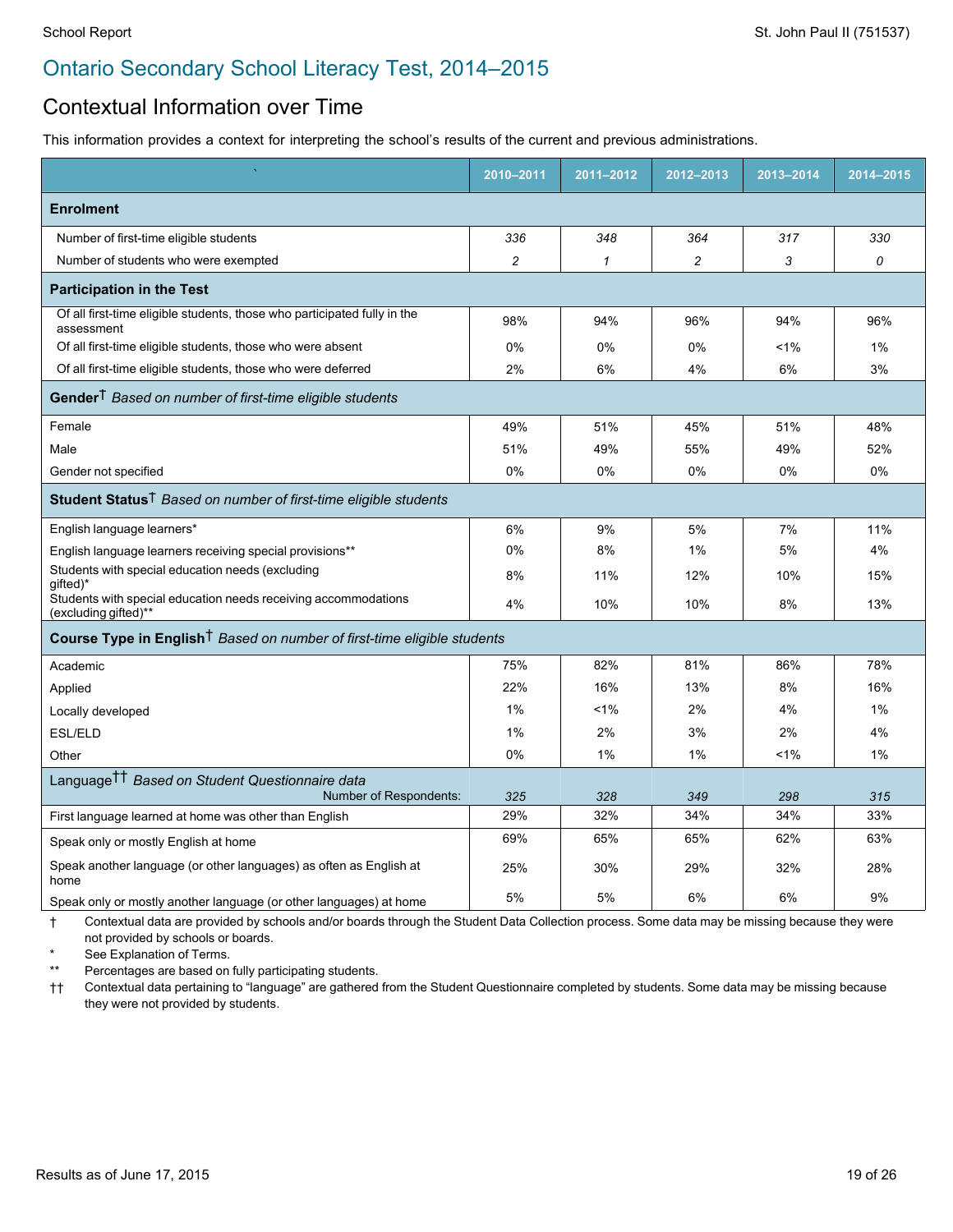#### Results over Time, 2010–2011 to 2014–2015

| <b>School Results over Time*</b>                   |           |       |           |       |           |       |                |        |                |       |  |
|----------------------------------------------------|-----------|-------|-----------|-------|-----------|-------|----------------|--------|----------------|-------|--|
|                                                    | 2010-2011 |       | 2011-2012 |       | 2012-2013 |       | 2013-2014      |        | 2014-2015      |       |  |
| All<br><b>Students</b>                             | 336       |       | 348       |       | 364       |       | 317            |        | 330            |       |  |
| Successful (all)                                   | 271       | 81%   | 287       | 82%   | 300       | 82%   | 257            | 81%    | 254            | 77%   |  |
| Not Successful                                     | 58        | 17%   | 41        | 12%   | 50        | 14%   | 41             | 13%    | 62             | 19%   |  |
| <b>Fully</b><br>Participating                      | 329       | 98%   | 328       | 94%   | 350       | 96%   | 298            | 94%    | 316            | 96%   |  |
| Absent                                             | $\theta$  | $0\%$ | $\theta$  | $0\%$ | $\theta$  | $0\%$ | $\overline{I}$ | $<1\%$ | $\overline{4}$ | $1\%$ |  |
| Deferred                                           | $\tau$    | 2%    | 20        | 6%    | 14        | 4%    | 18             | 6%     | 10             | 3%    |  |
| <b>Fully</b><br>Participating<br><b>Successful</b> | 271       | 82%   | 287       | 88%   | 300       | 86%   | 257            | 86%    | 254            | 80%   |  |





**Board Results over Time\* 2010–2011 2011–2012 2012–2013 2013–2014 2014–2015** *All Students <sup>7</sup> <sup>414</sup> <sup>7</sup> <sup>050</sup> <sup>7</sup> <sup>268</sup> <sup>7</sup> <sup>102</sup> <sup>7</sup> <sup>158</sup>* **Successful (all)** *5 671* 76% *5 226* 74% *5 416* 75% *5 282* 74% *5 260* 73% Not Successful *<sup>1</sup> <sup>148</sup>* 15% *<sup>1</sup> <sup>143</sup>* 16% *<sup>1</sup> <sup>192</sup>* 16% *<sup>1</sup> <sup>002</sup>* 14% *<sup>1</sup> <sup>064</sup>* 15% **Fully Participating** *6 819* 92% *6 369* 90% *6 608* 91% *6 284* 88% *6 324* 88% Absent *<sup>51</sup>* 1% *<sup>48</sup>* 1% *<sup>8</sup>* <1% *<sup>32</sup>* <1% *<sup>46</sup>* 1% Deferred *<sup>544</sup>* 7% *<sup>633</sup>* 9% *<sup>652</sup>* 9% *<sup>786</sup>* 11% *<sup>788</sup>* 11% **Fully Participating Successful** *5 671* 83% *5 226* 82% *5 416* 82% *5 282* 84% *5 260* 83%

**Board Results over Time: Percentage of Fully Participating Successful Students**



| <b>Provincial Results over Time*</b>               |           |       |           |        |           |         |           |         |           |       |
|----------------------------------------------------|-----------|-------|-----------|--------|-----------|---------|-----------|---------|-----------|-------|
|                                                    | 2010-2011 |       | 2011-2012 |        | 2012-2013 |         | 2013-2014 |         | 2014-2015 |       |
| All<br><b>Students</b>                             | 153 635   |       |           | 147306 |           | 143 358 |           | 141 815 | 137 620   |       |
| Successful (all)                                   | 118 961   | 77%   | 112717    | 77%    | 110 162   | 77%     | 108 914   | 77%     | 105 309   | 77%   |
| Not Successful                                     | 24 28 5   | 16%   | 24 28 5   | 16%    | 23 871    | 17%     | 22 798    | 16%     | 22 558    | 16%   |
| <b>Fully</b><br>Participating                      | 143 246   | 93%   | 137 002   | 93%    | 134 033   | 93%     | 131712    | 93%     | 127867    | 93%   |
| Absent                                             | 3 2 3 7   | $2\%$ | 2966      | 2%     | 2059      | $1\%$   | 2 5 2 1   | 2%      | 2603      | 2%    |
| Deferred                                           | 7 1 5 2   | $5\%$ | 7338      | $5\%$  | 7 2 6 6   | $5\%$   | 7582      | 5%      | 7 1 5 0   | $5\%$ |
| <b>Fully</b><br>Participating<br><b>Successful</b> | 118 961   | 83%   | 112717    | 82%    | 110 162   | 82%     | 108 914   | 83%     | 105 309   | 82%   |

**Provincial Results over Time: Percentage of Fully Participating Successful Students**



Percentages in tables may not add up to 100, due to rounding.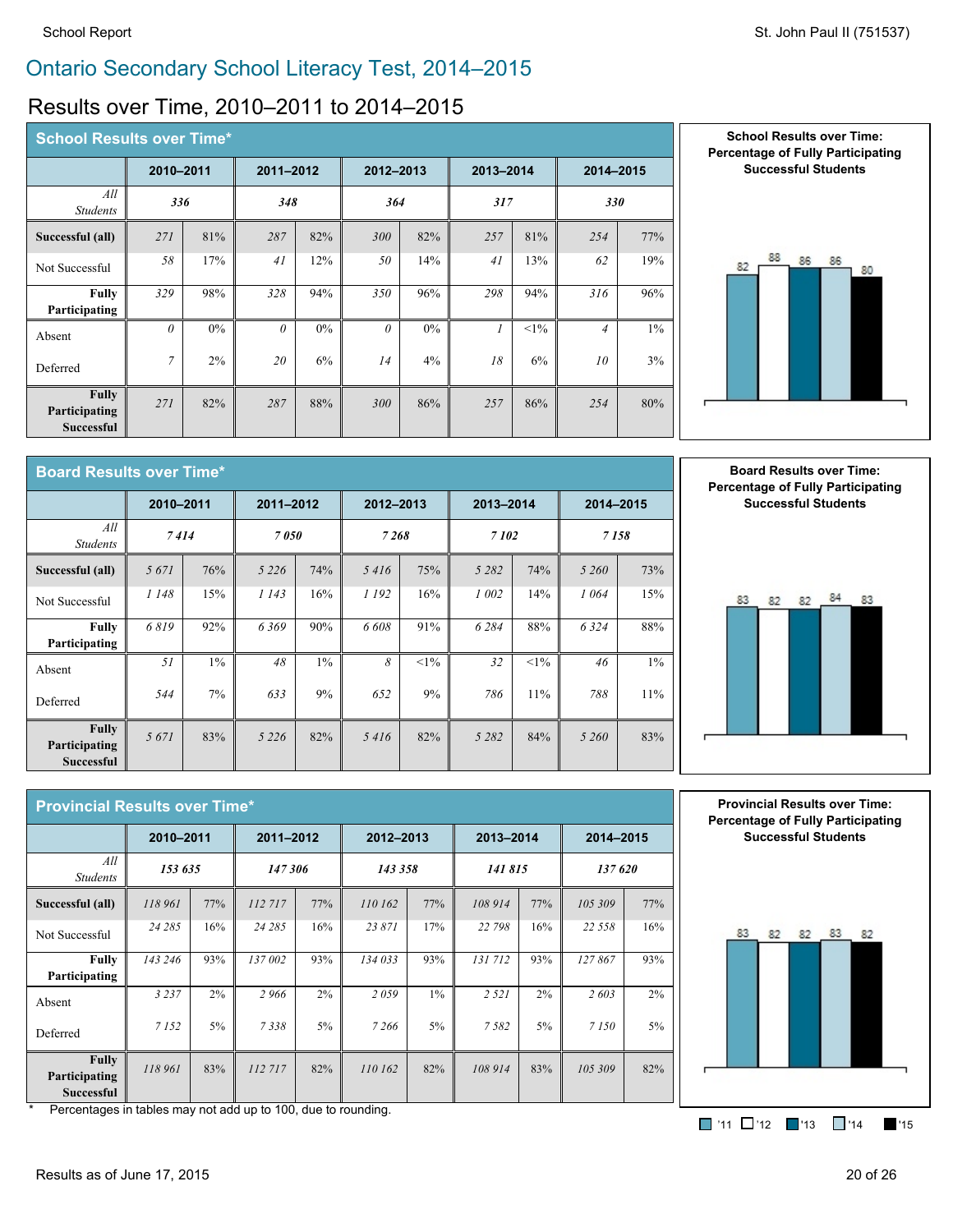

Board *3 754 3 660 3 547 3 503 3 772 3 496 3 628 3 474 3 632 3 526* Province *74 954 78 681 71 934 75 370 70 092 73 260 69 290 72 521 67 023 70 597*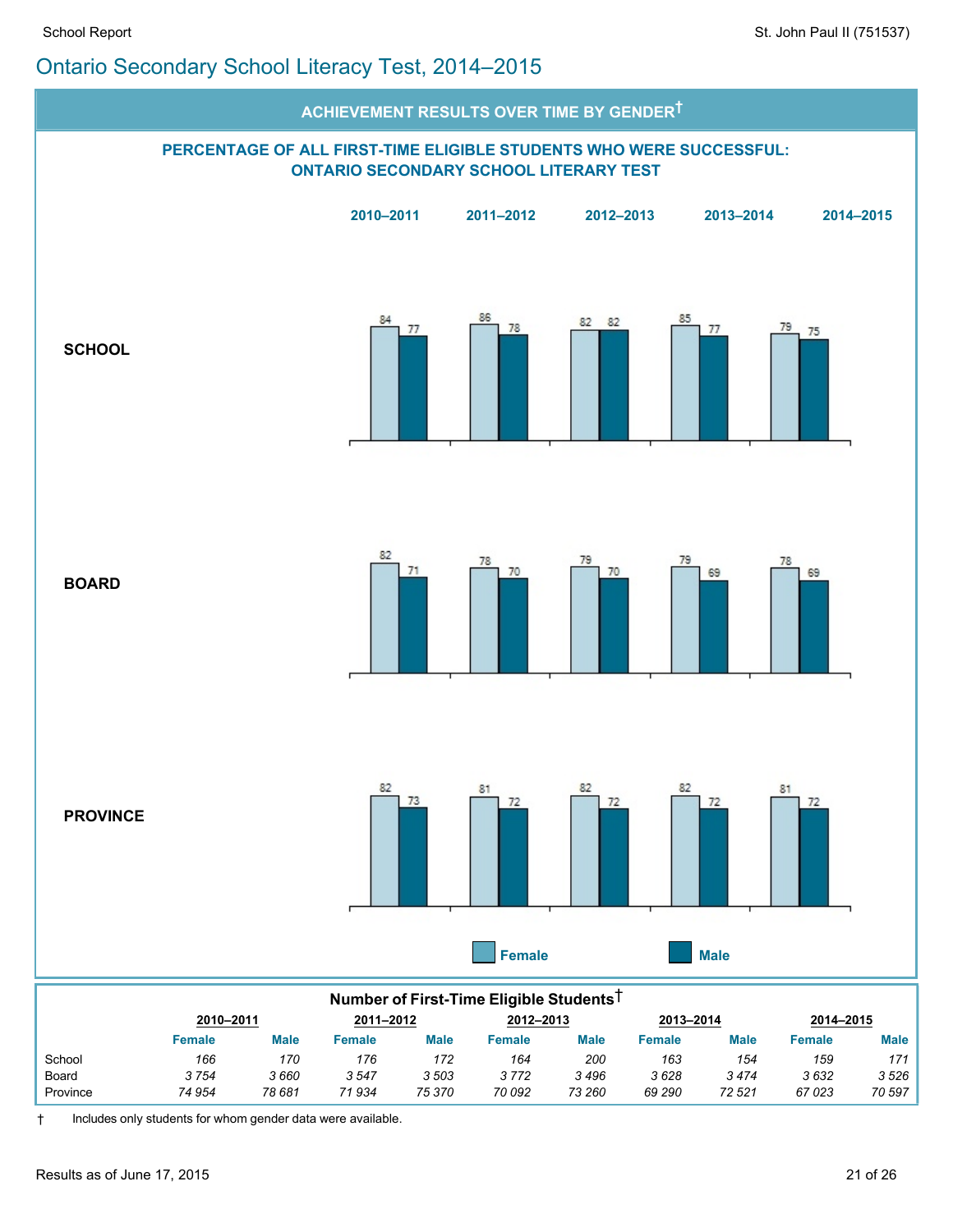

| Number of Fully Participating First-Time Eligible Students <sup>T</sup> |                                                               |             |         |             |        |             |               |             |         |             |
|-------------------------------------------------------------------------|---------------------------------------------------------------|-------------|---------|-------------|--------|-------------|---------------|-------------|---------|-------------|
|                                                                         | 2010-2011<br>2011-2012<br>2012-2013<br>2013-2014<br>2014-2015 |             |         |             |        |             |               |             |         |             |
|                                                                         | <b>Female</b>                                                 | <b>Male</b> | Female  | <b>Male</b> | Female | <b>Male</b> | <b>Female</b> | <b>Male</b> | Female  | <b>Male</b> |
| School                                                                  | 162                                                           | 167         | 165     | 163         | 159    | 191         | 157           | 141         | 151     | 165         |
| Board                                                                   | 3536                                                          | 3 2 8 3     | 3 2 5 4 | 3 1 1 5     | 3505   | 3 1 0 3     | 3 2 8 3       | 3001        | 3 2 6 7 | 3057        |
| Province                                                                | 70 606                                                        | 72 640      | 67 631  | 69 369      | 66 262 | 67765       | 65018         | 66 692      | 62936   | 64 931      |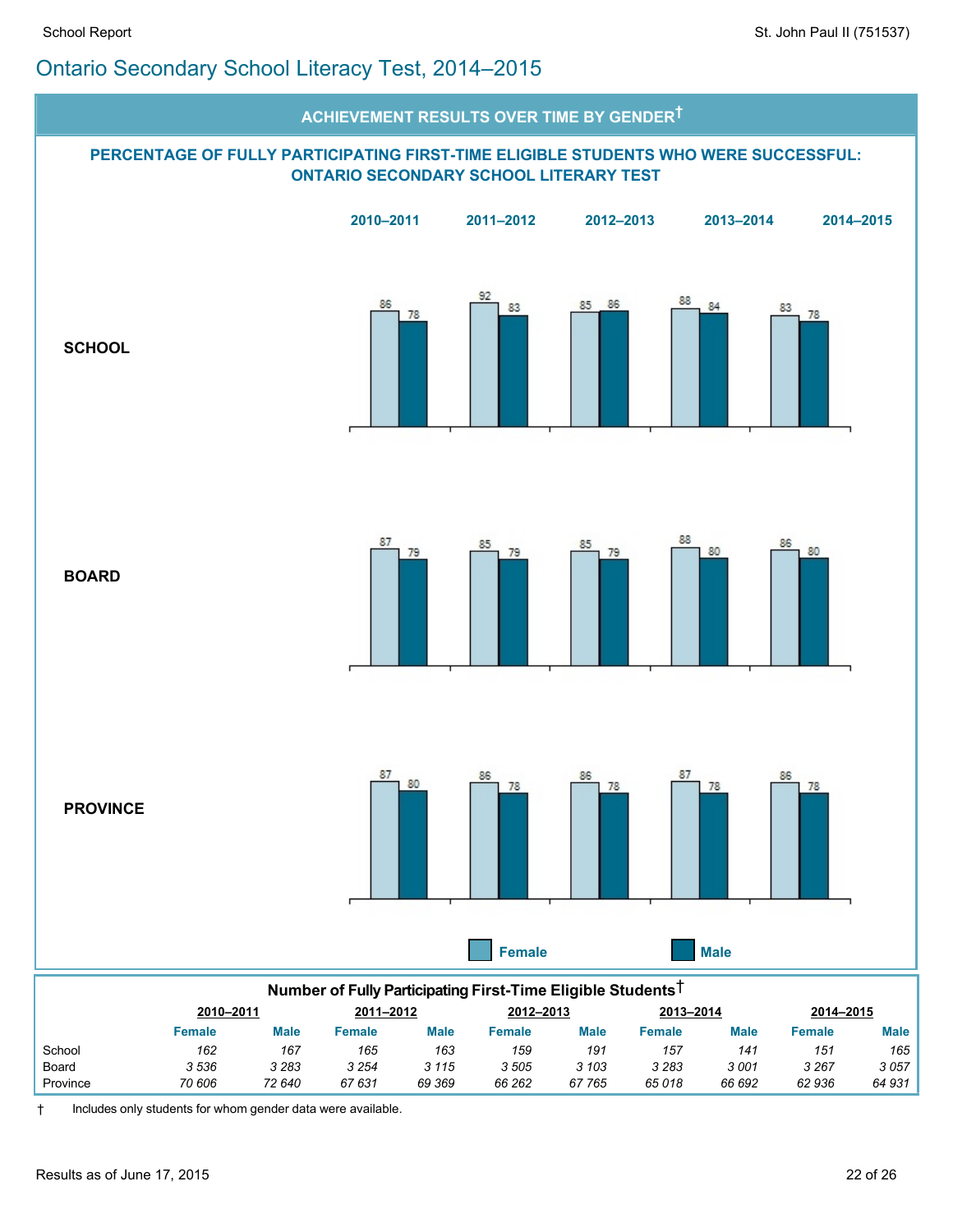| STUDENT QUESTIONNAIRE RESULTS FOR THIS SCHOOL (# = 315)                             |                                |                                                                        |  |  |  |  |
|-------------------------------------------------------------------------------------|--------------------------------|------------------------------------------------------------------------|--|--|--|--|
| <b>Questionnaire Item</b>                                                           | Percentage of Students*<br>100 | <b>Number of</b><br><b>Students</b><br>Who<br><b>Answered</b><br>"Yes" |  |  |  |  |
| 1. Types of materials students read in English outside school most weeks:           | 0                              |                                                                        |  |  |  |  |
| non-fiction books, e.g., biographies                                                | 60<br>38                       | 120                                                                    |  |  |  |  |
| comics                                                                              | 40<br>57                       | 126                                                                    |  |  |  |  |
| Web sites, e-mail, chat messages                                                    | 96                             | 303                                                                    |  |  |  |  |
| letters                                                                             | 26<br>71                       | 83                                                                     |  |  |  |  |
| magazines                                                                           | 56<br>43                       | 134                                                                    |  |  |  |  |
| manuals, instructions                                                               | 50<br>48                       | 150                                                                    |  |  |  |  |
| newspapers                                                                          | 61<br>37                       | 115                                                                    |  |  |  |  |
| novels, fiction, short stories                                                      | $25\,$<br>73                   | 231                                                                    |  |  |  |  |
| song lyrics, poems                                                                  | 74<br>25                       | 233                                                                    |  |  |  |  |
| religious or spiritual writings                                                     | 56<br>42                       | 132                                                                    |  |  |  |  |
|                                                                                     |                                |                                                                        |  |  |  |  |
| 2. Types of writing students do in English outside school most weeks:               |                                |                                                                        |  |  |  |  |
| e-mail, chat messages                                                               | 96                             | 301                                                                    |  |  |  |  |
| letter, journals, diaries                                                           | 67<br>29                       | 92                                                                     |  |  |  |  |
| notes, directions, instructions                                                     | 56<br>41                       | 175                                                                    |  |  |  |  |
| song lyrics, poems                                                                  | 38<br>59                       | 119                                                                    |  |  |  |  |
| stories, fiction                                                                    | 69<br>28                       | 89                                                                     |  |  |  |  |
| work-related writing                                                                | $28\,$<br>70                   | 219                                                                    |  |  |  |  |
| 3. Types of English language materials students have at home (print or electronic): |                                |                                                                        |  |  |  |  |
| dictionaries, encyclopedias                                                         | 10 <sub>10</sub><br>88         | 277                                                                    |  |  |  |  |
| books                                                                               | $95$ 4                         | 299                                                                    |  |  |  |  |
| newspapers                                                                          | 19<br>79                       | 249                                                                    |  |  |  |  |
| magazines                                                                           | 67<br>31                       | 211                                                                    |  |  |  |  |
|                                                                                     | Yes<br><b>No</b>               |                                                                        |  |  |  |  |

\* Percentages may not add up to 100, due to rounding or to ambiguous or blank responses. Where there is no number in a bar, the percentage of responses is smaller than four.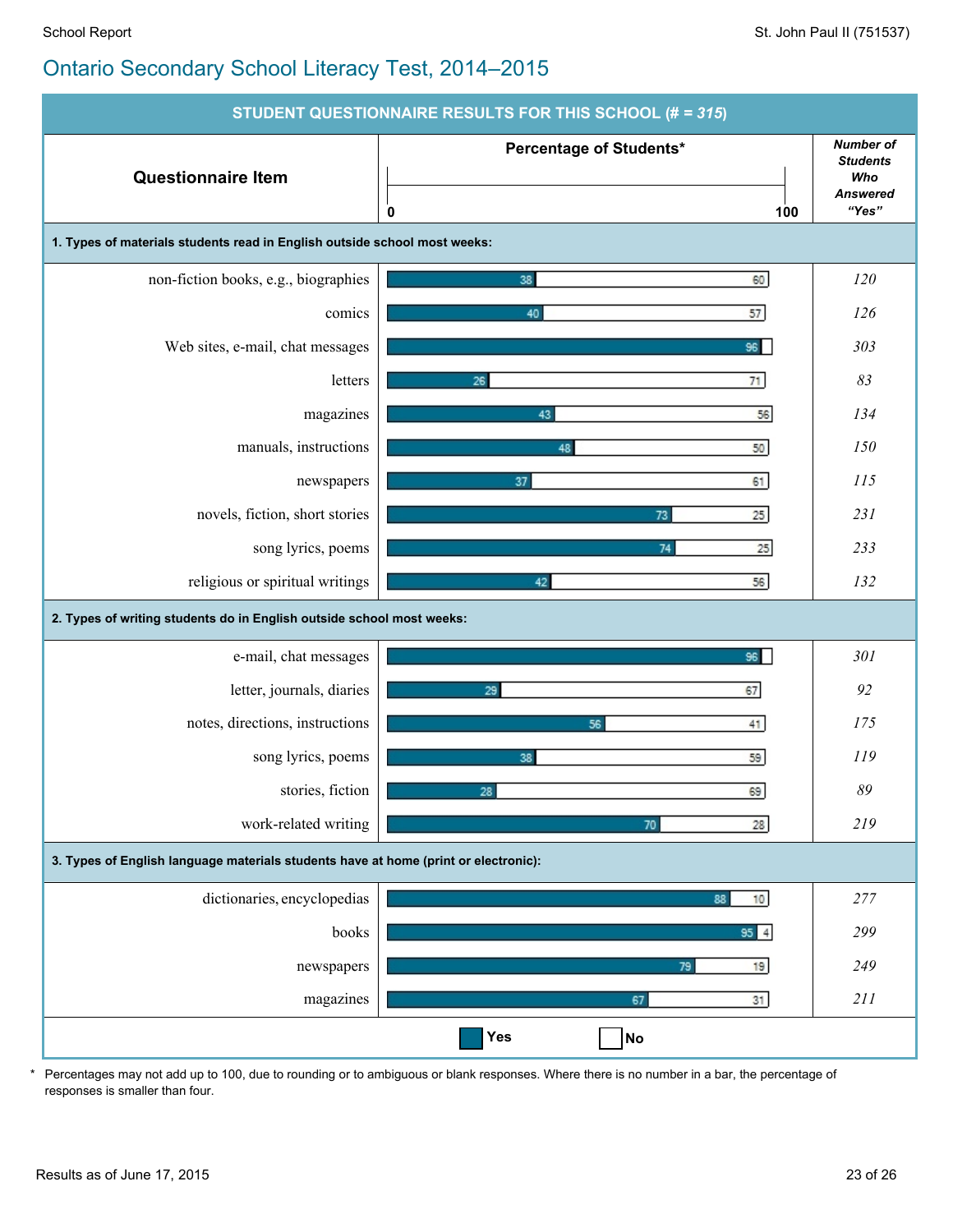

\* Percentages may not add up to 100, due to rounding or to ambiguous or blank responses. Where there is no number in a bar, the percentage of responses is smaller than four.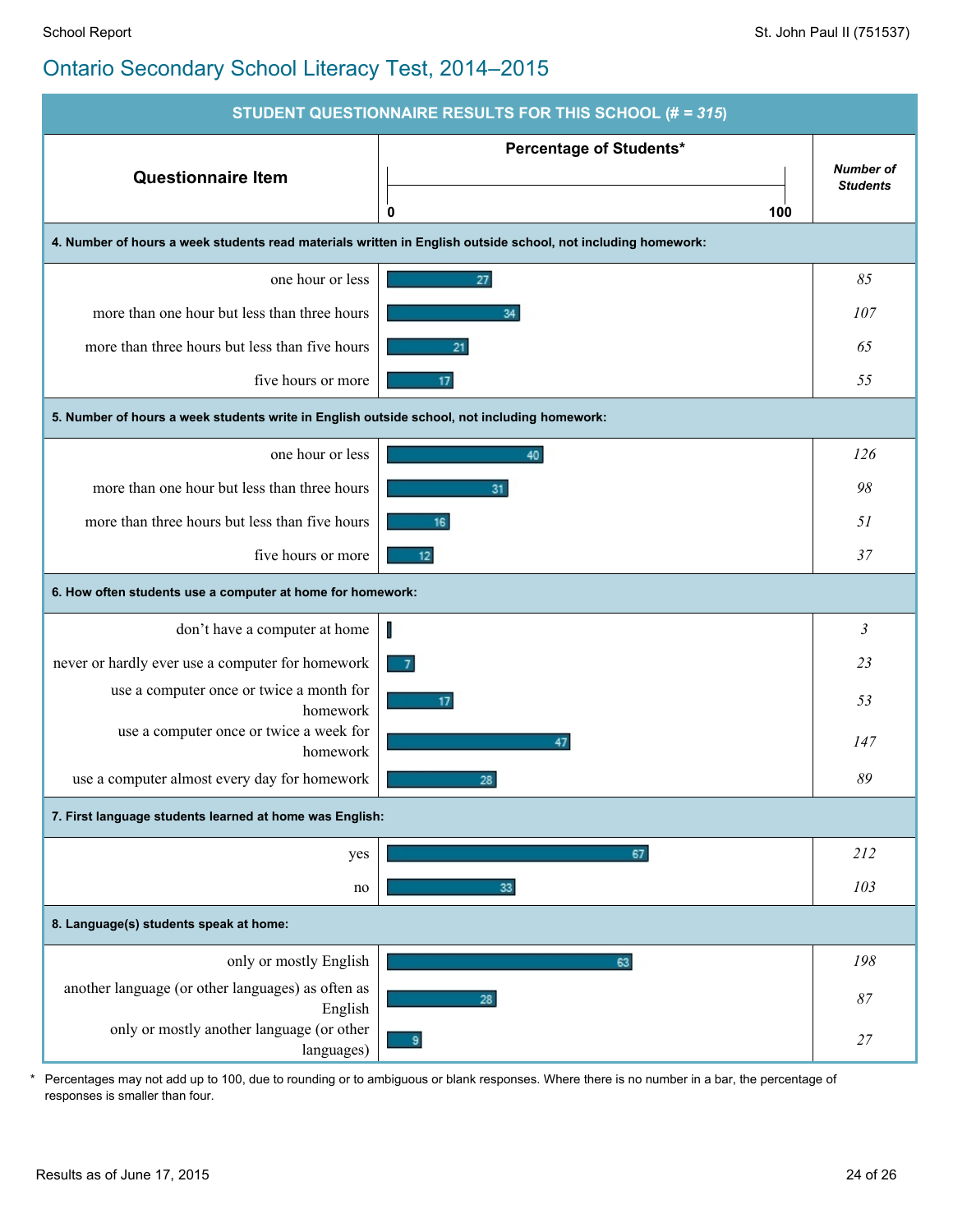|                                                                                                                           |               | <b>School</b><br><b>Board</b> |                       |                     |                                 | <b>Province</b>                    |                                    |                            |                         |
|---------------------------------------------------------------------------------------------------------------------------|---------------|-------------------------------|-----------------------|---------------------|---------------------------------|------------------------------------|------------------------------------|----------------------------|-------------------------|
| <b>STUDENT QUESTIONNAIRE RESULTS</b><br>FOR SCHOOL, BOARD AND PROVINCE<br>(all students, female, male)                    | 315<br>#<br>₹ | $(# = 150)$<br>Female*        | $# = 165$<br>$Male^*$ | $= 6 176$<br>₹<br>巷 | Female*<br>(# = $3\ 208$ )<br>巷 | $(\# = 2968)$<br>Male <sup>*</sup> | 121 594)<br>$\mathbf{I}$<br>Ę<br>巷 | $= 60,328$<br>Female*<br>巷 | $= 61266$<br>Male*<br>B |
| Percentage of students indicating that they                                                                               |               |                               |                       |                     |                                 |                                    |                                    |                            |                         |
| have a computer at home.                                                                                                  | 99%           | 98%                           | 100%                  | 97%                 | 98%                             | 97%                                | 97%                                | 97%                        | 96%                     |
| use the computer almost every day for homework.                                                                           | 28%           | 28%                           | 28%                   | 31%                 | 32%                             | 30%                                | 30%                                | 32%                        | 29%                     |
| Percentage of students indicating that they read the following types of materials in English outside school most weeks:   |               |                               |                       |                     |                                 |                                    |                                    |                            |                         |
| non-fiction books, e.g., biographies                                                                                      | 38%           | 40%                           | 36%                   | 38%                 | 37%                             | 39%                                | 36%                                | 34%                        | 39%                     |
| comics                                                                                                                    | 40%           | 32%                           | 47%                   | 35%                 | 27%                             | 45%                                | 29%                                | 22%                        | 37%                     |
| Web sites, e-mail, chat messages                                                                                          | 96%           | 95%                           | 97%                   | 94%                 | 95%                             | 93%                                | 94%                                | 95%                        | 92%                     |
| letters                                                                                                                   | 26%           | 28%                           | 25%                   | 27%                 | 28%                             | 26%                                | 23%                                | 24%                        | 22%                     |
| magazines                                                                                                                 | 43%           | 52%                           | 34%                   | 45%                 | 57%                             | 32%                                | 44%                                | 53%                        | 35%                     |
| manuals, instructions                                                                                                     | 48%           | 39%                           | 56%                   | 44%                 | 36%                             | 51%                                | 40%                                | 31%                        | 49%                     |
| newspapers                                                                                                                | 37%           | 37%                           | 36%                   | 36%                 | 35%                             | 38%                                | 32%                                | 31%                        | 34%                     |
| novels, fiction, short stories                                                                                            | 73%           | 87%                           | 61%                   | 72%                 | 82%                             | 61%                                | 70%                                | 81%                        | 59%                     |
| song lyrics, poems                                                                                                        | 74%           | 87%                           | 62%                   | 74%                 | 84%                             | 64%                                | 65%                                | 77%                        | 52%                     |
| religious or spiritual writings                                                                                           | 42%           | 46%                           | 38%                   | 31%                 | 33%                             | 30%                                | 23%                                | 24%                        | 21%                     |
| Percentage of students indicating that they read materials written in English outside school, not including homework, for |               |                               |                       |                     |                                 |                                    |                                    |                            |                         |
| more than three hours a week.                                                                                             | 38%           | 42%                           | 35%                   | 35%                 | 40%                             | 30%                                | 38%                                | 43%                        | 32%                     |
| Percentage of students indicating that they have the following English language materials at home (print or electronic):  |               |                               |                       |                     |                                 |                                    |                                    |                            |                         |
| dictionaries, encyclopedias                                                                                               | 88%           | 89%                           | 87%                   | 86%                 | 87%                             | 85%                                | 80%                                | 82%                        | 78%                     |
| books                                                                                                                     | 95%           | 95%                           | 95%                   | 94%                 | 96%                             | 92%                                | 94%                                | 96%                        | 93%                     |
| newspapers                                                                                                                | 79%           | 79%                           | 79%                   | 67%                 | 67%                             | 66%                                | 76%                                | 77%                        | 75%                     |
| magazines                                                                                                                 | 67%           | 72%                           | 62%                   | 68%                 | 74%                             | 62%                                | 73%                                | 76%                        | 69%                     |
| Percentage of students indicating that they do the following types of writing in English outside school most weeks:       |               |                               |                       |                     |                                 |                                    |                                    |                            |                         |
| e-mail, chat messages                                                                                                     | 96%           | 97%                           | 95%                   | 95%                 | 96%                             | 94%                                | 95%                                | 96%                        | 94%                     |
| letters, journals, diaries                                                                                                | 29%           | 43%                           | 16%                   | 28%                 | 38%                             | 16%                                | 24%                                | 37%                        | 12%                     |
| notes, directions, instructions                                                                                           | 56%           | 59%                           | 52%                   | 55%                 | 58%                             | 52%                                | 49%                                | 53%                        | 46%                     |
| song lyrics, poems                                                                                                        | 38%           | 41%                           | 35%                   | 38%                 | 44%                             | 33%                                | 32%                                | 39%                        | 24%                     |
| stories, fiction                                                                                                          | 28%           | 32%                           | 25%                   | 32%                 | 38%                             | 27%                                | 29%                                | 35%                        | 23%                     |
| work-related writing                                                                                                      | 70%           | 70%                           | 69%                   | 63%                 | 65%                             | 61%                                | 56%                                | 57%                        | 56%                     |
| Percentage of students indicating that they write in English outside school, not including homework, for                  |               |                               |                       |                     |                                 |                                    |                                    |                            |                         |
| more than three hours a week.                                                                                             | 28%           | 33%                           | 24%                   | 26%                 | 30%                             | 22%                                | 25%                                | 28%                        | 22%                     |
| Percentage of students indicating that the first language they learned at home was                                        |               |                               |                       |                     |                                 |                                    |                                    |                            |                         |
| other than English.                                                                                                       | 33%           | 31%                           | 35%                   | 33%                 | 33%                             | 33%                                | 22%                                | 22%                        | 22%                     |
| Percentage of students indicating that they speak the following language(s) at home:**                                    |               |                               |                       |                     |                                 |                                    |                                    |                            |                         |
| only or mostly English                                                                                                    | 63%           | 63%                           | 63%                   | 61%                 | 61%                             | 61%                                | 74%                                | 74%                        | 75%                     |
| another language (or other languages) as often as<br>English                                                              | 28%           | 27%                           | 28%                   | 28%                 | 29%                             | 27%                                | 18%                                | 19%                        | 18%                     |
| only or mostly another language (or other languages)                                                                      | $9\%$         | 10%                           | 7%                    | 10%                 | 10%                             | 11%                                | 7%                                 | 6%                         | 7%                      |

\* Includes only students for whom gender data were available.<br>\*\* Percentages may not add up to 100 due to rounding or to an

Percentages may not add up to 100, due to rounding or to ambiguous or blank responses.